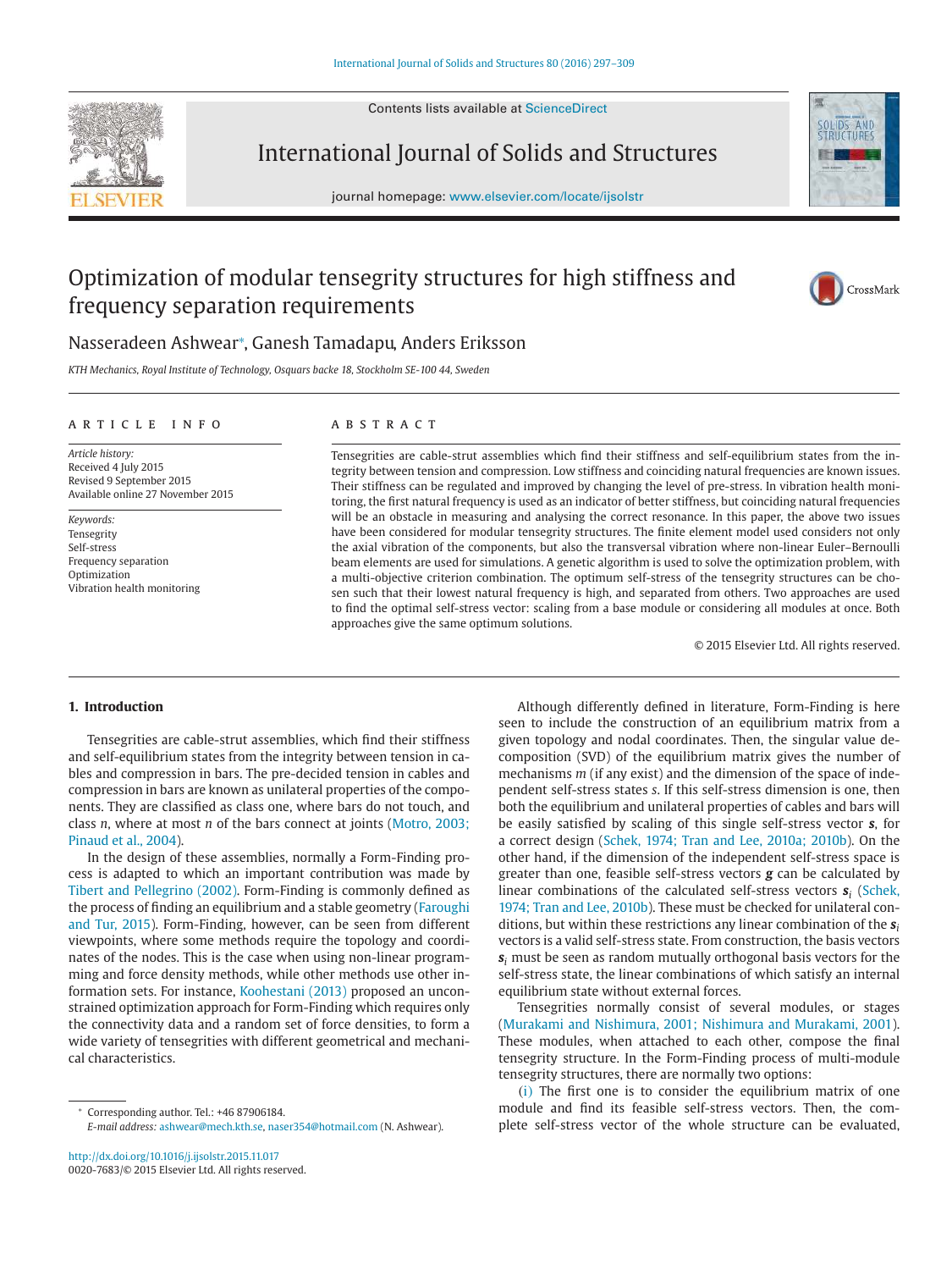taking into account the sharing components between modules, e.g., adding/superposing the values of the elements in the self-stress vector that are corresponding to these sharing elements (Dalilsafaei and Tibert, 2012; Schlaich, 2004) or by scaling the self-stress vector of the basic module and applying it to the other modules. The scaling factors can be chosen based on criteria which lead to an optimum design, or be based on the application requirements (Dalilsafaei et al., 2014; Dalilsafaei and Tibert, 2012). Each module then has a low dimension of its self-stress space, which simplifies this evaluation. On the other hand, the superposition of the results from the module results will demand careful consideration of the support conditions for the modules.

(ii) The second one is to consider the equilibrium matrix of the whole structure (all modules) at once, and to find the selfstress vector by the method described above. For analytical purposes, this option has been commonly adapted as a basic of Form-Finding of tensegrity structures in most of the literature about this subject (Koohestani, 2012; Koohestani and Guest, 2013; Murakami and Nishimura, 2001; Nishimura and Murakami, 2001; Tran and Lee, 2011). This option obviously simplifies the consideration of the support conditions, which can be immediately recognized from the real-life situation, but typically leads to high-dimensional self-stress spaces represented by some excessive *s* which physically can be interpreted as, some components can be independently pre-stressed. There are some other consideration which can be adapted to enhance this basic approach such as grouping, where grouping can be automated or manual. Recently, Koohestani (2015) developed an automated method for element's grouping and self-stress identification. However, in this study we have used this approach without any predefined grouping of elements. In addition finding a feasible grouping could be an important parameter in the design and optimization of tensegrity structures (Koohestani, 2015).

Both approaches mentioned above for finding the optimum selfstress vector of multi-module tensegrity structure were considered, i.e., we have investigated the impact of following each of the approaches on the optimum design for maximum lowest natural frequency and mode separation requirements. Dalilsafaei et al. (2014) investigated the first approach using bar elements for the modelling, where only axial vibration can be represented. They maximized the lowest natural frequency, without treatment of the coinciding natural frequency problem. Masic and Skelton (2006) demonstrated a method for self-stress optimization.

In literature, researchers focused on minimizing the mass of the structure with consideration of the static situation of the structure. Nagase and Skelton (2014a) provided a unified framework for minimal mass design of tensegrity structures where the design variables were the force densities and the cross-section areas of the components. Good analytical formulas can be found in Skelton and de Oliveira (2009) about the mass minimization of tensegrity structures, where algorithms are given to design an optimal (minimum mass) self-similar structure using self-similar iterations rules.

An important design parameter, which comes into the picture when designing any tensegrity structure is the level of pre-stress. The level of pre-stress can be defined and introduced to tensegrity structures in different ways. But, in general it means an increase or a decrease of the internal forces in the externally unloaded structure. The level of pre-stress represented by  $\psi$ , is normally seen as a scalar used to synchronously increase or decrease the internal forces in all components by scaling the self-stress vector *g*, normally expressed as a unit vector. More details about how the pre-stress level can be altered can be found in Ashwear and Eriksson (2014).

The question arises when discussing the optimal self-stress vector, at what level of pre-stress  $\psi$  the optimum self-stress vector was found? To generalize the solution, there are two options for setting up the level of pre-stress in the optimization programme: The first one is to normalize the self-stress vector *g* during the optimization and introduce the level of self-stress  $\psi$  as an extra design variable in the optimization, so that the programme will converge to a *g***ˆ** which is a unit vector scaled by the level of pre-stress  $\psi$ . The second option is to consider the constructed *g* without normalization, in which case the self-stress vector itself contains the level of pre-stress  $\psi$ given by the norm of the converged vector  $\mathbf{g}_{\psi} = \psi \hat{\mathbf{g}}$ . In this study we followed the second option and below we will use  $g_{\psi}$  to represent the self-stress vector, including magnitude and distribution between components.

The performed simulations were based on the following assumptions concerning the design. A final topology and geometry was defined, and was connected to a specified pre-stress reference vector, chosen such that the pre-stress forces in the components are found from the scaled vector  $g_{\psi}$ . This is considered as implemented by components which are lengthened or shortened from an unstrained length *L*, introducing axial forces when reaching their design lengths *L<sup>s</sup>* consistent with the externally unloaded geometry of the structure. The nominal design thereby includes a specified exact pre-stress force distribution for a specified exact geometry.

Tensegrity structures are geometrically non-linear structures (Kebiche et al., 1999). Their stiffness can be somewhat regulated and improved by changing the level of pre-stress. In simulations, it is easy to synchronously monitor the lowest natural frequency as an indicator of a high stiffness design, while regulating the level of pre-stress (Ashwear and Eriksson, 2014).

In practice, there are some difficulties. One of these difficulties is that the resonance spectrum of a tensegrity structure normally includes sets of coinciding or very closely situated frequencies, which are resulting from a high degree of symmetry, or repetitivity in the structure. This is particularly true in cases of added modules. In the vibrational health monitoring (VHM) context, where normally only the first natural frequency of the structure is utilized (Guechaichia and Trendafilova, 2011), coinciding natural frequencies will be an obstacle in measuring and analysing the correct resonance. For the VHM purposes, it would be advantageous if the lowest natural frequency of the structure could be easily measured and filtered from the whole spectrum. This aspect has been considered in this paper, where a multi-objective criterion is considered for usage in the optimization programme.

The sensitivity of the first natural frequency to the level of prestress in tensegrity structures can be very low depending on the design. For a certain range of pre-stress, the sensitivity of the first natural frequency can sometimes completely vanish (Ali et al., 2010), i.e., this frequency is independent of pre-stress level. The opposite is also true for other tensegrity structures where the higher natural frequencies have a very low sensitivity to the level of pre-stress, while the first natural frequency is very sensitive (Moussa et al., 2001). For this reason, it is not always possible to use the first natural frequency  $\omega_1$ in VHM as an indicator of the pre-stress level. We will distinguish the frequencies which are dependent on pre-stress as the sensitive ones.

Unlike the structural optimization problems found in literature which can be classified into, size, shape and topology optimization (Barbosa et al., 2015), with the optimization problem considered in this study, the structure shape, size, and topology will not be one of the optimization variables. The aim of this study was to find the optimum internal force distribution, represented by the scaled self-stress vector  $\mathbf{g}_{\psi}$ , such that the lowest sensitive natural frequency  $\omega_k$  of the structure is as high as possible but still well separated from the next higher one  $\omega_{k+1}$ . The two approaches above were considered and compared. In other words, we discussed how the optimal self-stress vector  $\mathbf{g}_{\psi}$  (in the Form-Finding process) of tensegrity structures can be chosen such that their lowest sensitive natural frequency is on one hand relatively high, but on the other hand also well separated from the others. The first objective will ensure that the designed structure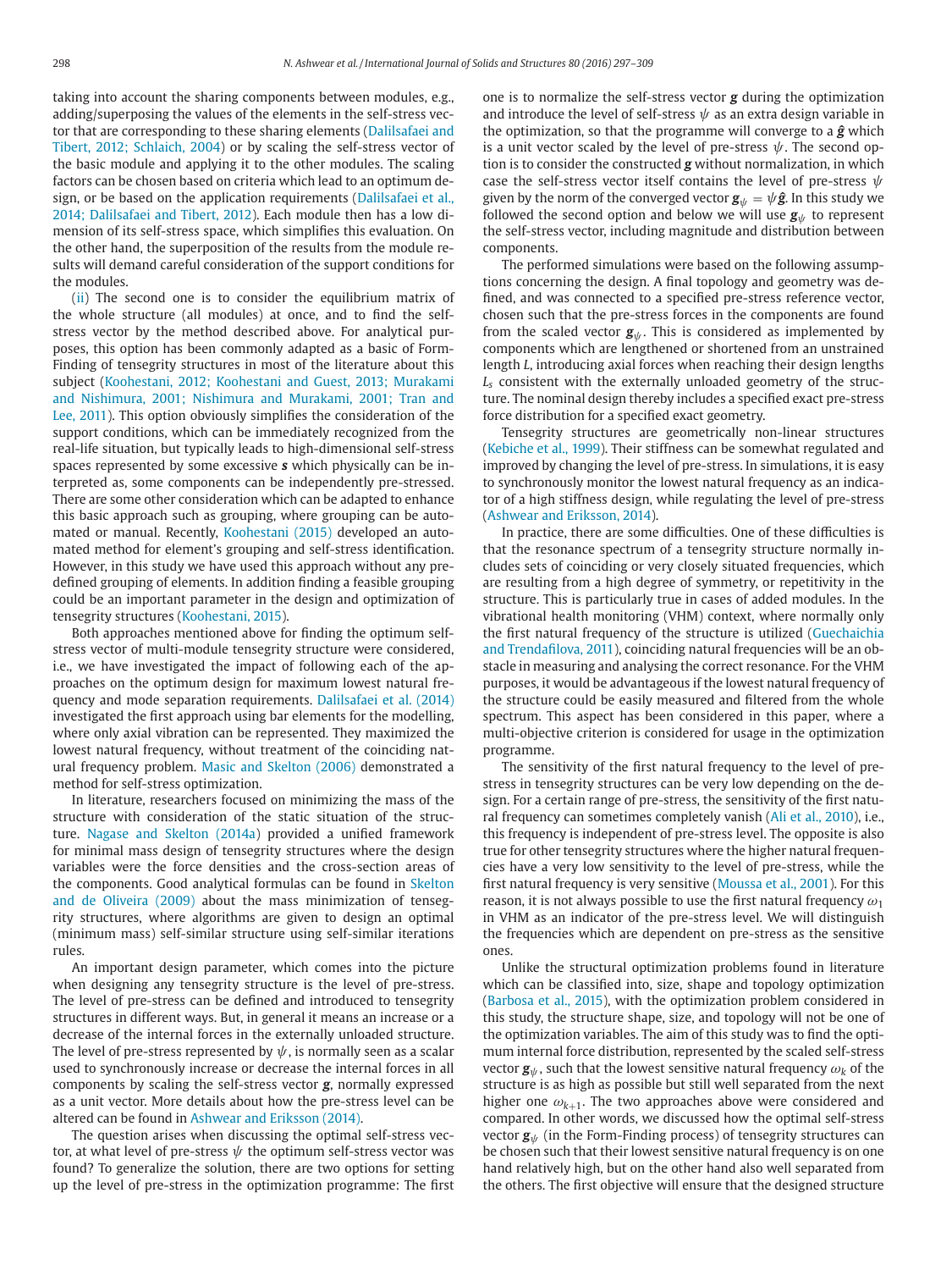has a relatively high stiffness (Dalilsafaei et al., 2014), while the second objective serves for the VHM purposes (Peeters and De Roeck, 2001). With similar ideas, separation of the natural frequencies is also needed when the objective is to increase the accuracy of the classical damping approximation process (Sultan, 2009).

## **2. Method of study**

In this section, methods for Form-Finding, finite element formulation and optimization setup will be discussed.

## *2.1. Form and force finding*

We here used the Force Density Method (FDM) (Schek, 1974; Tran and Lee, 2010b) (valid for 2-D and 3-D) to find a set of independent self-stress vectors *s<sup>i</sup>* , the number dependent on the equilibrium matrix. In this method, the equilibrium matrix *A* constructed from a known topology and coordinates of one or all the modules (depending on which approach will be followed to find the self-stress vector state  $g_{\psi}$ ). A singular value decomposition (SVD) of **A** gives the number of mechanisms *m* and the independent self-stress states *s*. The built-in Matlab<sup>1</sup> (version 2013a) function SVD is used, but it is noted that the output from SVD can vary with algorithm, giving different basis vectors of the space.

Support conditions were applied such that they did not create any redundancy in the structure, i.e., if the self-standing structure (with a single module or several modules) has *s* linearly independent, orthonormalized self-stress vectors, we constrain the structure such that the number *s* remains.

In the mentioned examples below, two tensegrity structures have been considered and are here used to demonstrate the basic setting. The first is a 2-D four-module X-frame tensegrity, Fig. 1(b), the second a 3-D four-module (four prisms) T-3 tensegrity, Fig. 2(b). The base modules of both structures were designed and supported to have a single state of self-stress  $(s = 1)$  and one infinitesimal mechanism  $(m = 1)$ . Hence, when constructing a structure of more than one module, any additional module will add one self-stress state to the structure, i.e., in our case  $s = 4$  for both cases. The overall selfstress vector  $\mathbf{g}_{\psi}$  will be evaluated from  $\mathbf{s}_0$  of one-module or  $\mathbf{s}_i$  of the whole structure, by following one of the approaches explained below.

#### *2.1.1. Scaling the base module*

In this approach, the equilibrium matrix *A* is constructed from a known topology and coordinates of the single 'base module'. Then, the SVD of  $A$  (with support conditions applied such that  $s = 1$  and  $m = 1$ ) gives the unique self-stress unit vector  $s<sub>0</sub>$  for the base module. Thus, both the equilibrium and the unilateral properties of the components will be easily satisfied by this single self-stress vector  $s_0$ , for a correct module design.

The self-stress vector *s<sup>i</sup>* of each individual module is then seen as a scaling of the self-stress vector of the base module  $s_0$  according to:

$$
\mathbf{s}_i = a_i \mathbf{s}_0 \tag{1}
$$

where  $a_i$  are the scaling factors for modules,  $i = 1, 2, \ldots$  The number of scaling factors equals the number of modules *n*, i.e., if the tensegrity structure is composed from four modules, there will be four scaling factors, which will be the design variables in the optimization below.

If several or all scaling factors are equal, as implicitly used in literature (grouping), (Tran and Lee, 2010b, 2010c, and many others), then symmetrically located members in the structure will



**Fig. 1.** Topology, coordinates and the numbering scheme of (a) The X-frame base module, (b) Four-module X-frame tensegrity structure.

have the same internal force magnitudes. In practice, the scaling factors can be different, according to the application or design requirements.

With this approach, the scaled self-stress vector  $g_{\psi}$  of the whole structure can be written as function of scaling factors  $a_i$  and the selfstress vector of the base module  $s_0$ :

$$
\mathbf{g}_{\psi} = \mathbf{g}_{\psi} (a_i, \mathbf{s}_0). \tag{2}
$$

It is worth noting that in Eq.  $(2)$ , the pre-stress values of the shared elements (force density  $(g_{\psi})_i$ ) between modules are being added together. For example, in the 2-D numerical example given in this study, the value of  $(g_{\psi})_{11}$  corresponding to the component number 11 in Fig. 1(b) is found by adding  $s_1^2$  to  $s_2^4$ , where  $s_i^m$  here means the element *m* in *s<sup>i</sup>* of the module *i*, as explained in Appendix A. With this setup, the free optimization parameters are the scaling factors *a<sup>i</sup>* . From construction, these are demanded to be non-negative.

## *2.1.2. All modules at once*

In this approach, the equilibrium matrix *A* valid for the whole structure is constructed from a known topology and the coordinates of all the modules. Then the SVD of *A* gives a set of *s* independent self-stress vectors *s<sup>i</sup>* and the number of mechanisms *m*. For the 2-D and the 3-D examples considered in this study, there were four independent self-stress vector states,  $s = 4$ . Hence, the feasible self-stress vectors  $g_{\psi}$  can be calculated by any linear combination of the basis vectors *s<sup>i</sup>* .

$$
\mathbf{g}_{\psi} = \sum_{i=1}^{s} b_i \mathbf{s}_i \tag{3}
$$

<sup>&</sup>lt;sup>1</sup> The MathWorks, Inc., Natick, U.S.A.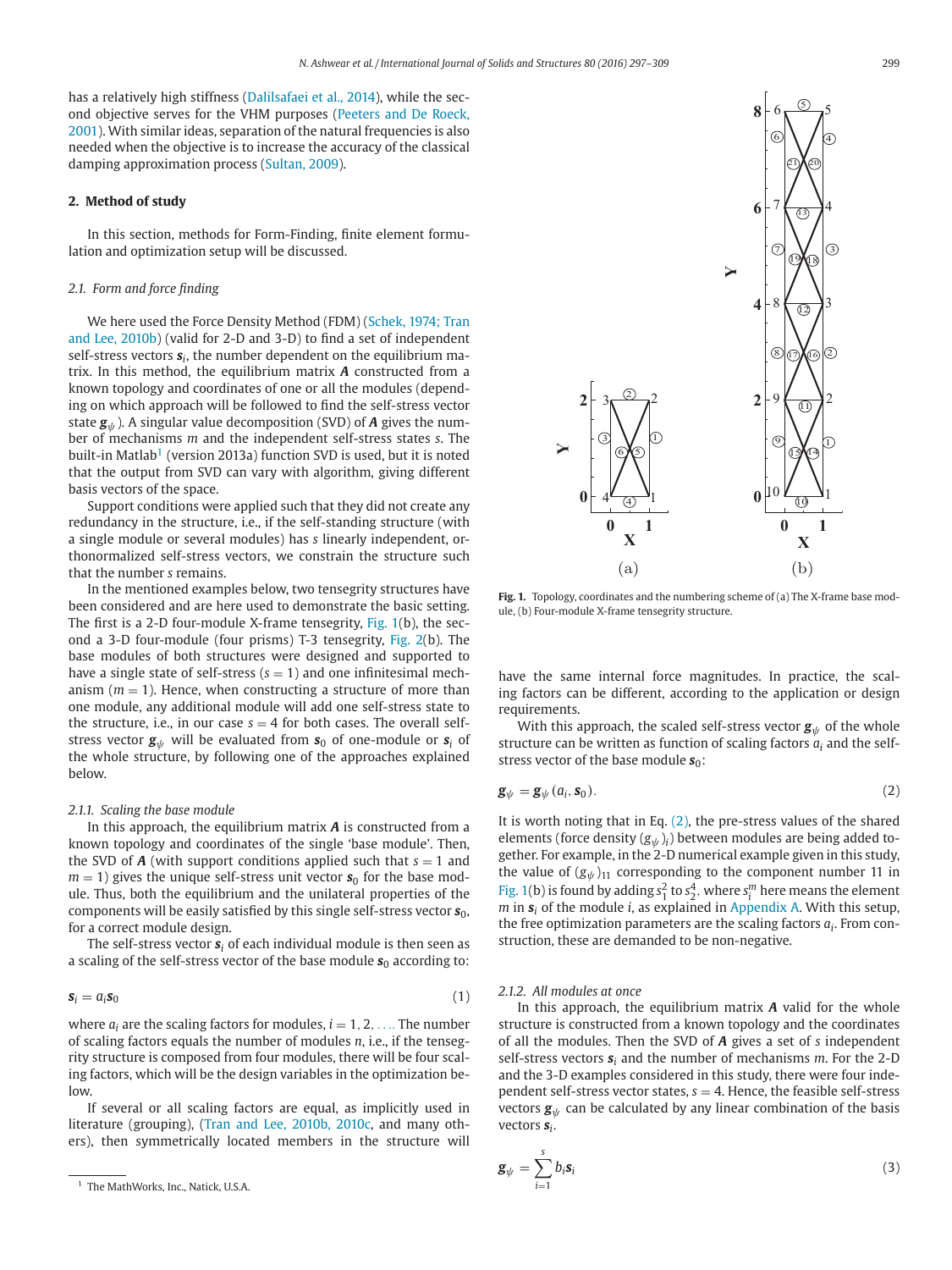

**Fig. 2.** Topology and the numbering scheme of (a) The base module of T-3 tensegrity, (b) Four-module T-3 tensegrity structure.

where *b<sup>i</sup>* are the coefficients of independent self-stress modes *s<sup>i</sup>* . As the basis vectors must be seen as random outputs from the SVD algorithm used, these coefficients can well be negative, as long as unilateral constraints are fulfilled for the whole. With *s<sup>i</sup>* combined, and the unilateral and stability conditions being satisfied, the free optimization parameters are the coefficients *b<sup>i</sup>* .

It is noted that the number of design variables is equal in the two approaches, but refer to different basic self-stress vectors. One also notes that the  $s_0$  contributions in the first approach, suitably combined, gives one way to define the basis of the space. It is worth to mention that only this approach is possible to use in the case of a general tensegrity (non modular) with several states of self-stress.

In the present work, the aim is to find  $g_{\psi}$ , Eq. (2) or (3) by finding the scaling factors  $a_i$  in Eq. (2), or the linear combination coefficients  $b_i$  in Eq. (3), such that the lowest sensitive natural frequency  $\omega_k$  is high and well separated from the next higher natural frequency  $\omega_{k+1}.$ This was achieved by applying a Genetic Algorithm (GA) (Holland, 1975), from the built-in functions of Matlab, as explained in the optimization section below.

#### *2.2. Finite element formulation*

Having found a scaled self-stress vector  $g_{\psi}$  by means of either of Eq. (2) or (3), the unstrained length of a *j*th component  $L_i$  can be found. Each element  $(g_{\psi})_j$  in the self-stress vector  $\mathbf{g}_{\psi}$  represents the force density corresponding to component *j* in the structure,  $(g_{\psi})_j = N_j / L_j^s$ , (Vassart and Motro, 1999), where  $N_j$  is the axial internal force and  $L_j^s$  is the designed length of the component *j*, which is known in advance. But  $N_j = EA_j(L_j - L_j)/L_j$  from which the unstrained length *L<sup>j</sup>* can be calculated as:

$$
L_j = EA_j L_j^s / (N_j + EA_j)
$$
\n(4)

where,  $N_j = (g_{\psi})_j L_j^s$ . This can be seen as a definition of an initial strain of the defined geometry.

When each component of the structure is divided into several computational finite elements (Ashwear and Eriksson, 2014; Eriksson, 1997), the unstrained length for each finite element *l* can be found from  $l = L_j/n$ , where *n* is the number of elements per component. In the present implementation,  $n = 4$  for compressed members, and  $n = 2$  for tensioned members.

The members of tensegrity structures are commonly in literature seen as pin-jointed bar elements, where no bending moments affect components. With this formulation, only the axial response can be captured. In a health monitoring context, where essentially the resonance spectrum is triggered by external excitation, the most visible modes will, however, be the transversal modes of vibration. In simulations, this consideration must see the components as having a bending behaviour, and a member stiffness affected by the current axial force.

We have used a non-linear Euler–Bernoulli beam element for modelling both compressed (bar) and tensioned (cable) elements with assumed physical data for sectional properties. In a tensioned component the (low) bending stiffness will to a very low degree affect the response.

The geometric non-linearity has been considered in the internal forces. This gives consequences for the tangent element stiffness matrix  $\mathbf{k}_T$ , which has been decomposed into an element elastic stiffness matrix  $\mathbf{k}_E$  and a geometric stiffness matrix  $\mathbf{k}_G$ , according to:

$$
\mathbf{k}_T = \mathbf{k}_E + \mathbf{k}_G \tag{5}
$$

It is well known that a string is tuned to its right resonance by introduction of an axial force. Similarly, the resonance is affected by a compressive force, and the resonance frequency lowered with increasing force magnitude. The element geometric stiffness matrix  $\mathbf{k}_G$ was formulated to include the effect of the axial force on the transversal stiffness of the beam element. The one-way coupling between the axial force and the transversal stiffness emphasized the non-linearity of the tensegrity structure response.

The structural tangent stiffness matrix  $K_T$  is conventionally assembled according to the symbolic expression:

$$
\mathbf{K}_{T} = \sum \mathbf{L} \mathbf{T} \mathbf{k}_{T} \mathbf{T}^{T} \mathbf{L}^{T}
$$
 (6)

where *L* is the element connectivity matrix, defined from topology, and  $\mathbf{k}_T$  the element tangent stiffness matrix Eq. (5), while **T** is the transformation matrix from local to global degrees of freedom, formulated for 2-D and 3-D as in Kattan (2007, Chaps. 8 and 10), respectively. The sum extends over all elements.

For the 2-D case, using *N<sup>o</sup>* as the elastic normal force, *A* the crosssectional area, *l* the element unstrained length and *I* the relevant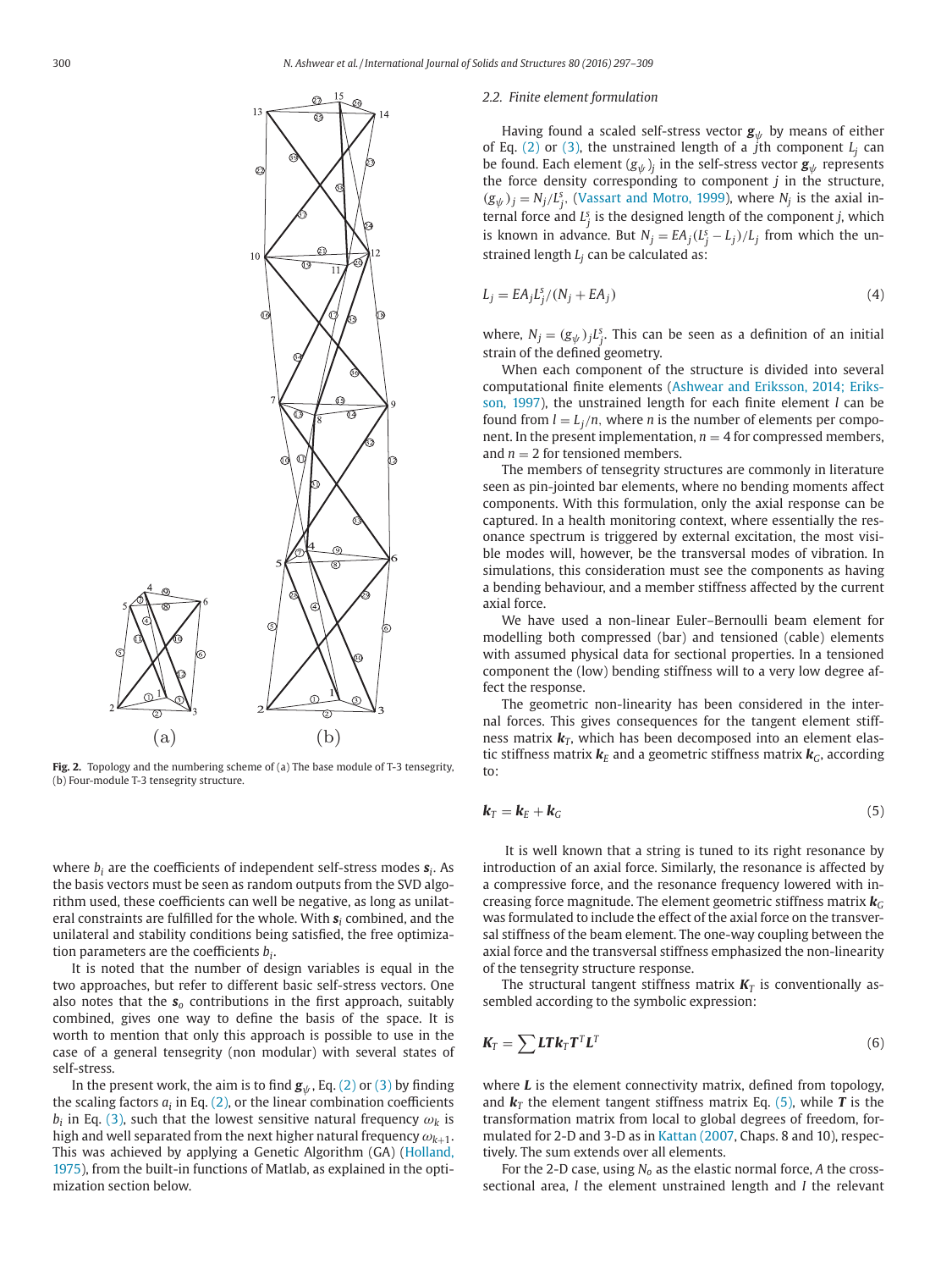moment of inertia, the formulation of  $\mathbf{k}_E$  and  $\mathbf{k}_C$  is well-known and can be found in Paultre (2010, Chap. 14), and their mathematical expressions can be found in Ashwear and Eriksson (2014).

The linear 2-D beam element mass matrix *m* was formulated according to well-known expressions, (Argyris and Mlejnek, 1991, chap. 3), and its mathematical expression can be found in Ashwear and Eriksson (2014) using  $\rho$  as the material density. This consistent mass matrix is used for all elements. The structural mass matrix *M* is similarly assembled according to the symbolic expression:

$$
M = \sum L T m T^{T} L^{T}
$$
 (7)

For the 3-D case, the same formulation steps can be followed to find the tangent stiffness and mass matrices. The 3-D elastic, geometric and mass matrices are given in Appendix B.

Having *K<sup>T</sup>* and *M* assembled at a non-linear equilibrium state (more details about equilibrium iterations can be found in Ashwear and Eriksson (2014)) for a chosen internal pre-stress  $g_{\psi}$ , but no external forces, the vibration problem of the structure can be linearized. The small free undamped vibrations of the structure around the evaluated equilibrium state are thereby obtained from the generalized eigenproblem:

$$
-\omega_k^2 \mathbf{M} \boldsymbol{\phi}_k + \mathbf{K}_T \boldsymbol{\phi}_k = 0 \tag{8}
$$

where  $\omega_k^2$  is one of the *n* eigenvalues and  $\pmb{\phi}_k$  the corresponding eigenvector, with *n* the number of active degrees of freedom. The eigenvalues were ordered so that  $\omega_1 \leq \omega_2 \cdots \leq \omega_n$ . The spectral decomposition thereby gives *n* natural frequencies  $\omega_k$  and the related eigenvectors  $\phi_k$  of the structure at the considered equilibrium state. As the tensegrity structures normally contain a high degree of symmetry, the resonance solutions will normally contain sets of closely situated frequencies, and possibly eigenspaces of higher dimensions (Strang, 1988).

#### *2.3. Optimization problem*

The optimal scaling factors  $a_i$  in Eq. (2) and the linear combination coefficients *b<sup>i</sup>* in Eq. (3), have been found using a genetic algorithm included in the Matlab software. Being in formulation a two-objective optimization, where a Pareto front is the complete result, (Caramia and Dell'Olmo, 2008), a weighted sum method for making the multiobjective optimization into a single objective one has been used as:

minimize 
$$
\frac{\alpha}{\omega_k(\mathbf{g}_{\psi})} + \frac{\beta}{\omega_{k+1}(\mathbf{g}_{\psi}) - \omega_k(\mathbf{g}_{\psi})}
$$
  
\n $\mathbf{g}_{\psi} = \mathbf{g}_{\psi}(a_i, \mathbf{s}_0)$  or  $\mathbf{g}_{\psi} = \sum_{i=1}^{s} b_i \mathbf{s}_i$   
\nsubject to  $(g_{\psi})_j > 0$   $\forall j \in \text{Cables}$   
\n $(g_{\psi})_j < 0$   $\forall j \in \text{Bars}$   
\n $a_i > 0$  (if Eq. (1) is used)

where  $\alpha$  and  $\beta$  are the objective function weights. More details about multi-objective optimization can be found in Barbosa et al. (2015).

While using the first approach the only constraint applied is that the variables  $a_i$  are positive, as the unilateral constraints are immediately fulfilled. In the second approach, the constraints in the GA were handled as follows. Let

$$
\bm{s}_i = \begin{bmatrix} \bm{s}_i^c \\ \bm{s}_i^b \end{bmatrix}
$$

where  $\boldsymbol{s}_{i}^c$  and  $\boldsymbol{s}_{i}^b$  are the component parts of the self-stress vector  $\boldsymbol{s}_{i}$ corresponding to the cables and bars, respectively. Then, the input

**Table 1**

Basic parameters of the genetic algorithm used in this study.

| Parameter name          | Type and value                                                            |
|-------------------------|---------------------------------------------------------------------------|
| Bounds of variables     | To be positive in the first approach, no bounds in the<br>second approach |
| Population (type, size) | Double vector, see figures for the sizes                                  |
| Selection (function)    | Stochastic uniform                                                        |
| Crossover (type, ratio) | Heuristic, 1.2 (the default value)                                        |
| Mutation (function)     | Adaptive feasible                                                         |
| Stopping criterion      | The number of generation                                                  |
|                         |                                                                           |

linear inequality constraints to GA can be given in the form  $AX < 0$ . where

$$
\boldsymbol{A} = \begin{bmatrix} -\mathbf{s}_1^c & -\mathbf{s}_2^c & \cdots & -\mathbf{s}_s^c \\ \mathbf{s}_1^b & \mathbf{s}_2^b & \cdots & \mathbf{s}_s^b \end{bmatrix} \text{ and } \boldsymbol{X} = [b_1, b_2, \cdots, b_s]^T.
$$

The tangent stiffness matrix singularity was handled by assigning a large fitness value (estimated from multiple runs).

The eigenvalue  $\omega_k$  is the lowest natural frequency that is sensitive to the change in the level of pre-stress  $\psi$  defined as before (normally it is the first natural frequency  $\omega_1$ , but for some cases it is the higher natural frequency  $\omega_2$  when the lowest frequency is independent of pre-stress). Following usual practice to choose weights summing to one, in this study we chose  $\alpha = 0.2$  and  $\beta = 0.8$ , but other choices are fully possible. However, depending on the nature of the structure, the values of the objective function weights ( $\alpha$  and  $\beta$ ) are decided. For instance, in both examples considered in this study, it was more difficult to separate the first sensitive natural frequencies than maximizing the first one, and for this reason  $\beta$  is greater than  $\alpha$ . It is noted that the obtained optimal solutions normally will vary continuously with the choice of  $\alpha$  and  $\beta = 1 - \alpha$ , allowing an easy tuning of obtained results, if the balance between the relative weighting of the criteria is re-considered. Such a change of weighting will essentially represent a movement along the Pareto front representing the solution to the two-criterion optimization.

When a self-stress vector  $g_{\psi}$  is computed, the unilateral properties of each component and the stability of the structure are evaluated. With the finite element formulation used, approaching the critical load of buckling is very well detected by at least one of the eigenvalues of the tangent stiffness matrix approaching zero. But we also applied a factor of safety of 20% such that in the final design (the optimal), the internal forces in the bars will always be well below their Euler buckling loads.

The optimal design must fulfil not only the VHM requirements (natural frequencies separation) but also the load carrying capacity of the structure. It is noted that if we run the optimization programme with only the conditions mentioned above and the constraints mentioned in Eq. (9), the programme will converge to a solution where the top module will have very low internal forces, limiting the structure load carrying capacity, and perhaps even more the stiffness, due to low pre-stress in the top module. For this reason, another condition has been added such that the horizontal static displacement in the *x* direction ( $\delta$ <sub>*x*</sub>) of the top nodes resulting from the application of specified external load  $F_x$  at these nodes, must be less than a certain value  $\delta_{x}$ , where in reality the application requirements prescribe the values of  $F_x$  and  $\delta_x$ . In the present work, the value of  $\delta_x$  has been taken as for the structure with symmetric self-stress design, so that the optimization dose not lead to a less functional structure. For self-stress vectors  $\mathbf{g}_{\psi}$  not fulfilling the above requirements, a very large objective function value was assigned so that they have very low chance to pass to the next generations.

It is well known that the performance and efficiency of a genetic algorithm depends on some basic parameters. The parameters used in this study are given in Table 1, related to the specification of the Matlab GA tool, where, e.g., the binary coding of variables is inherent.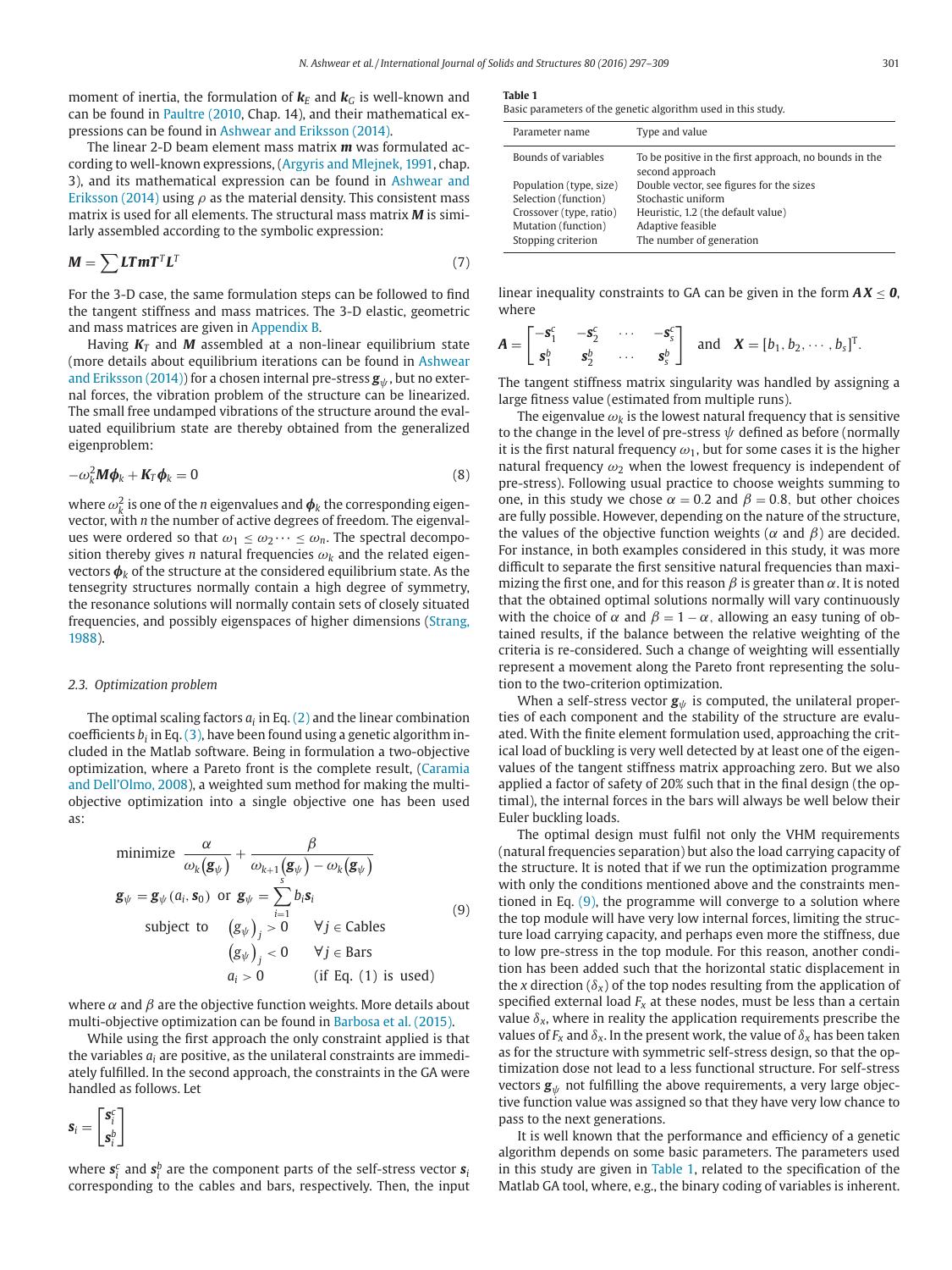

**Fig. 3.** Deformed and undeformed (dashed line) shape of the cable girder (deflections enlarged for visibility).

While solving the optimization problem given in Eq. (9) using GA, the algorithm provided different results in different runs. For this reason we have run the algorithm in each example several times. But for brevity we only give a typical run for each example, which converged towards what we have good reasons to believe is the global optimum.

## **3. Finite element verification**

The objective of this section is only to verify the 3-D finite element formulation used in this study. The verification of the 2-D formulation can be found in Ashwear and Eriksson (2014).

The 2-D pre-stressed cable girder, Fig. 3, and the 3-D hyperbolic paraboloid, Fig. 5, were analysed by Buchholdt (1969); Lewis et al. (1984) and others, to find the displacements under joints in the direction of applied load *P*. For the verification purpose of the 3-D finite element formulation, we have analysed both structures. We also used the tangent stiffness matrix evaluated at the pre-stressed but externally unloaded equilibrium state, and the mass matrix to solve for the eigenvalues  $\omega_k^2$ , Eq. (8).

#### *3.1. Pre-stressed cable girder example*

A 2-D pre-stressed cable girder, Fig. 3, is symmetric about the vertical and horizontal centre lines.

The girder was here seen as a tensegrity structure. It gains its stability from the integrity between compression force in bars and tension force in cables, and there is no bending moment effect at its physical joints. It is unsymmetrically loaded by the load  $P = 44.8$  kN,

cf. Fig. 3. The girder has a span and depth of 91.44 m and 9.14 m, respectively. Bars, top cables and bottom cables have a cross sectional area of 1290.3 mm<sup>2</sup>, 1045.2 mm<sup>2</sup> and 2090.3 mm<sup>2</sup>, respectively. The same material was used for top and bottom cables with Young's modulus  $E = 165.55$  GPa, while for bars  $E = 209.92$  GPa, with  $\rho =$ 7500 kg/m<sup>3</sup> and Poisson's ratio  $v = 0.30$  for all components. More details about the structure can be found in Buchholdt (1969), Lewis et al. (1984). It is worth noting that all the degrees of freedom in the *z* direction were constrained for this 2-D example. The rotational degrees of freedom must be released at joints where several elements meet (Ashwear and Eriksson, 2014, 2015). The tension coefficient applied was 35.016 kN/m.

The joint displacements calculated by the finite element formulation used in this study, the dynamic relaxation method (Lewis et al., 1984) and the steepest descent method (Buchholdt, 1969) are shown in Table 2 and they are in very good agreement. The three lowest natural frequencies and the corresponding mode shapes of the cable girder are shown in Fig. 4. The mode shapes are found to be similar to those for a simply supported beam.

#### *3.2. Hyperbolic paraboloid network*

The 3-D hyperbolic paraboloid shown in Fig. 5 was analysed by many researchers to find the deflection under the applied load  $P =$ 0.0157 kN. Lewis et al. (1984) numerically analysed this structure by using the dynamic relaxation method, and experimentally verified the results. Another solution was found by Kwan (1996). We analysed

| 1<br>.,<br>×<br>۰.<br>۹ |  |
|-------------------------|--|
|-------------------------|--|

Comparison of cable girder displacements relative to the unloaded structure's coordinates.

|               | Displacements of the top cable (m) |                                       |                                            |
|---------------|------------------------------------|---------------------------------------|--------------------------------------------|
| Node no.      | Beam elements<br>(present)         | Steepest descent<br>(Buchholdt, 1969) | Dynamic relaxation<br>(Lewis et al., 1984) |
| $\mathcal{D}$ | 0.4984                             | 0.4946                                | 0.4980                                     |
| 3             | 0.7777                             | 0.7804                                | 0.7762                                     |
| 4             | 0.8342                             | 0.8338                                | 0.8362                                     |
| 5             | 0.6677                             | 0.6700                                | 0.6668                                     |
| 6             | 0.2795                             | 0.2791                                | 0.2795                                     |
| 7             | $-0.1293$                          | $-0.1270$                             | $-0.1294$                                  |
| 8             | $-0.3604$                          | $-0.3542$                             | $-0.3588$                                  |
| 9             | $-0.4145$                          | $-0.4144$                             | $-0.4126$                                  |
| 10            | $-0.2938$                          | $-0.2926$                             | $-0.2920$                                  |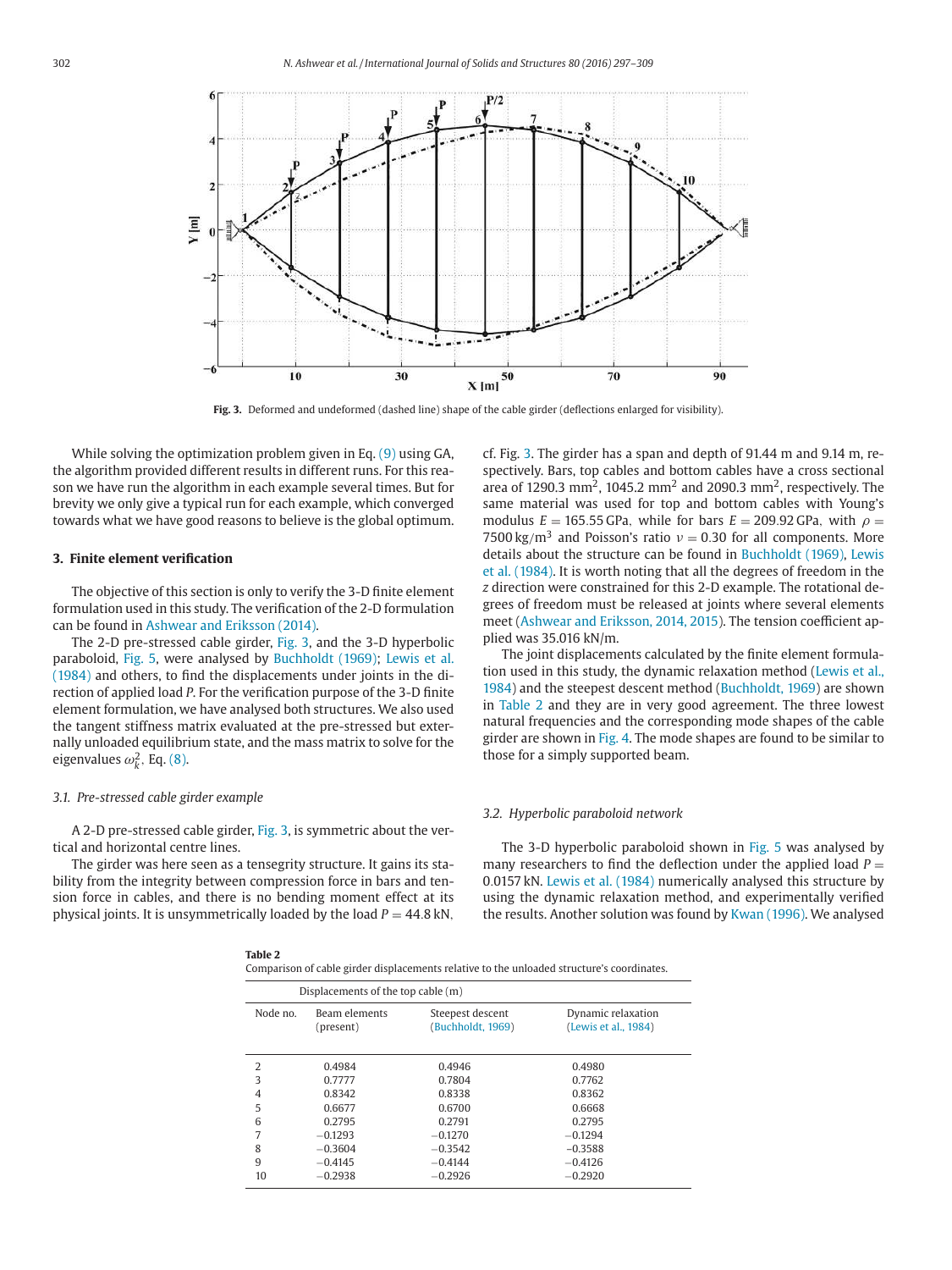

**Fig. 5.** Hyperbolic paraboloid network.

the hyperbolic paraboloid as another verification example of the 3-D finite element formulation used in the present work.

The hyperbolic paraboloid cables have a cross sectional area of 0.785 mm<sup>2</sup>, Young's modulus  $E = 128.30$  GPa with  $v = 0.30$ , and  $\rho = 7500 \, \text{kg}/\text{m}^3$ , for all components. The corner rise was chosen as  $H = 0.45$  m and an average pre-stress of 0.20 kN was applied in all members. Results from the present and other studies are presented in Table 3. Results for the lowest natural frequencies and mode shapes are shown in Fig. 6.

#### **4. Numerical examples**

**Z**

Two tensegrity structures have been considered, a 2-D T13C8 fourmodule X-frame tensegrity structure, Fig. 1(b), where the notation  $T<sub>x</sub>$  and  $C<sub>y</sub>$  gives the numbers of tensile and compressive components in the structure, and a 3-D four-module (four prisms) T-3 tensegrity structure, Fig. 2(b). In each example, the self-stress vector  $\mathbf{g}_{\psi}$  in the optimization problem Eq.  $(9)$ , was calculated using the above two approaches of study.

For both examples, we have presented the optimum solution based on two approaches and compared them with an non-optimum solution. In the optimum frequency spectrum, the lowest pre-stress sensitive natural frequency is well separated from the next level of frequencies and higher than the non-optimal solution.

The equilibrium matrix *A* for the base module or for the whole structure in both examples below, was calculated by using the method in Tran and Lee (2010b), Schek (1974) with topology and coordinates known in advance.

In the numerical calculations below, the material for all cables and bars was defined by the elastic modulus  $E = 210$  GPa, Poisson's ratio  $v = 0.30$ , and density  $\rho = 7850 \,\mathrm{kg/m^3}$ .

By the symmetry of the structures considered for the present analysis, the force density in the bars in each module are equal. In the first approach, the self-stress vector of the base module *s<sup>o</sup>* is normalized with the force density of the bars. For this reason the values of scaling factors  $a_i$  and the force density  $(g_{\psi})_i$  of the bars in each module are equal. In the second approach, the values of the linear coefficients change with self-stress basis *s<sup>i</sup>* , which are highly dependent on the computation algorithm for SVD of the equilibrium matrix. Therefore, we have presented non-optimal and optimal solutions from both approaches in the form of the force density in one diagonal bar for each module; from these, the whole pre-stress pattern can be calculated.

## *4.1. Example 1, a 2-D four-module tensegrity*

The plane tensegrity structure shown in Fig. 1(b) is composed of four X-frame modules, with a designed size of  $1 \times 2$  m<sup>2</sup> for each module, Fig. 1(a). When all modules are connected together, they compose the target structure with a designed size of  $1\times 8$  m<sup>2</sup>. Massive circular bars and cables were used with a diameter of 0.05 m and 0.015 m, respectively. It was assumed that the structure was designed to carry an external horizontal load  $F_x = 4$  kN equally divided on the top nodes 5 and 6. The maximum horizontal static displacement allowed was chosen to be  $\delta$ <sub>x</sub> = 0.052 m. For support conditions, node number 1 is fixed in X and Y directions and node number 10 is fixed in Y direction.

With these design parameters, it was observed that the first natural frequency of this structure is almost independent of the level of pre-stress, and relates to a global bending mode of vibration. This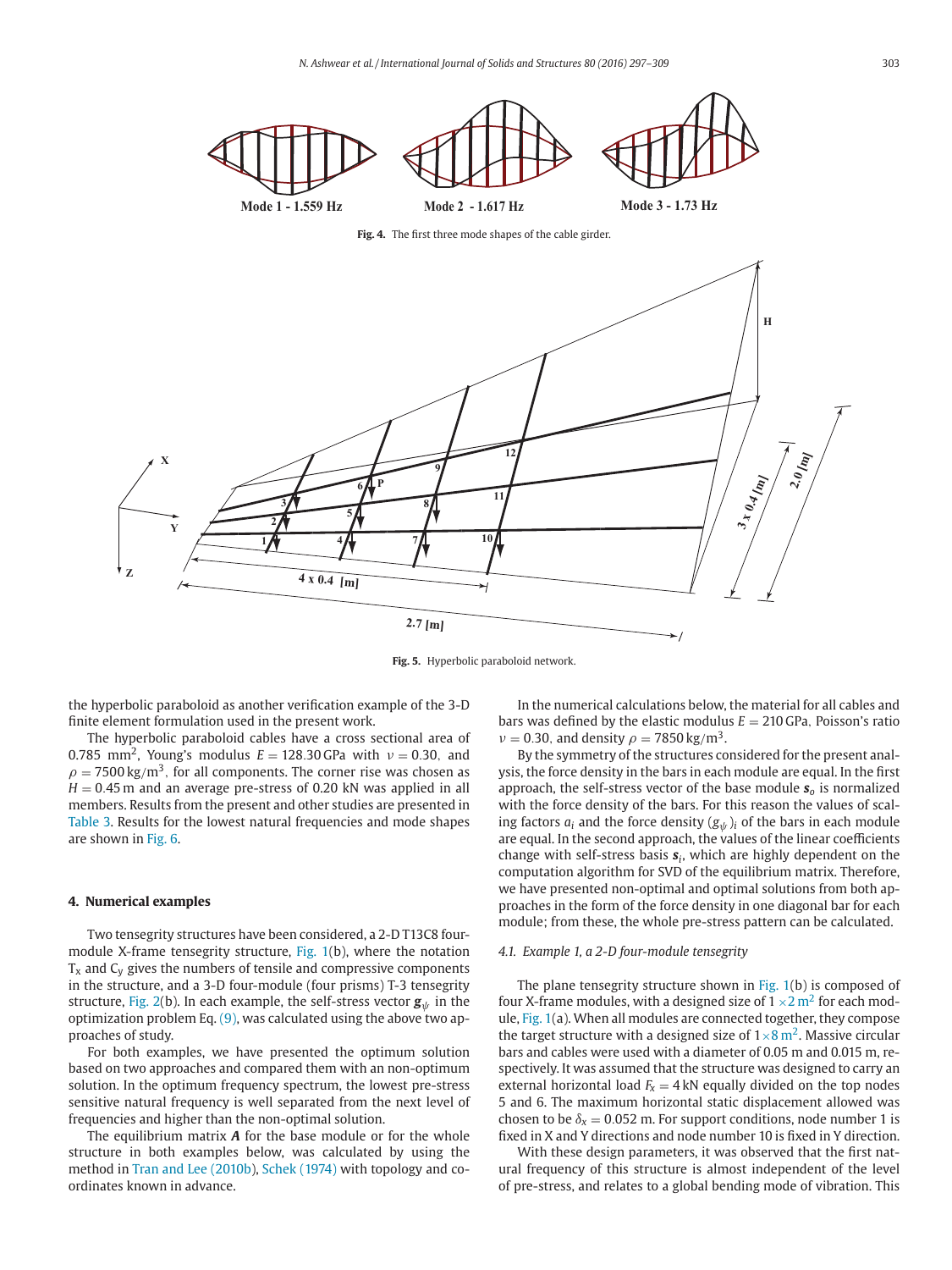|          | Deflection $Z$ (mm)        |                                |                                            |                                      |
|----------|----------------------------|--------------------------------|--------------------------------------------|--------------------------------------|
| Node no. | Beam elements<br>(present) | Another method (Kwan,<br>1996) | Dynamic relaxation<br>(Lewis et al., 1984) | Experimental (Lewis<br>et al., 1984) |
|          | 19.29                      | 19.52                          | 19.30                                      | 19.50                                |
| 2        | 25.46                      | 25.35                          | 25.30                                      | 25.30                                |
| 3        | 23.27                      | 23.31                          | 23.00                                      | 22.80                                |
| 4        | 25.68                      | 25.86                          | 25.90                                      | 25.40                                |
| 5        | 33.83                      | 34.05                          | 33.80                                      | 33.60                                |
| 6        | 29.46                      | 29.49                          | 29.40                                      | 28.80                                |
|          | 25.74                      | 25.79                          | 26.40                                      | 25.20                                |
| 8        | 31.32                      | 31.31                          | 31.70                                      | 30.60                                |
| 9        | 21.57                      | 21.42                          | 21.90                                      | 21.00                                |
| 10       | 21.54                      | 21.48                          | 21.90                                      | 21.00                                |
| 11       | 20.25                      | 20.00                          | 20.85                                      | 19.80                                |
| 12       | 14.90                      | 14.40                          | 14.80                                      | 14.20                                |

| Comparison of hypar displacements relative to the unloaded structure's coordinates. |  |  |  |
|-------------------------------------------------------------------------------------|--|--|--|
|                                                                                     |  |  |  |



**Fig. 6.** The first three mode shapes of the hypar net.

frequency is well separated from the other higher frequencies. Therefore, we used  $\omega_k = \omega_2$  in the optimization problem Eq. (9), i.e., we maximized  $\omega_2$  and separated it from  $\omega_3$ .

Using the first approach, the self-stress vector for the separated base module  $s_0$  was calculated from the SVD of the equilibrium matrix *A* for known topology and coordinates, Fig. 1(a). Then, the selfstress vector  $g_{\psi}$  of the whole structure was found by using Eq. (2).

Symmetrical force density distribution pattern such as  $(g_{\psi})_i = 50$ kN/m in all the bars (diagonals), gives close to coinciding natural frequencies,  $f_2 = 10.318$  Hz and  $f_3 = 10.347$  Hz ( $f_k = \omega_k / 2\pi$ ).

The force density distribution in the bars for each module from bottom to top obtained using the optimum scaling factors *a<sup>i</sup>* , is  $(g_{\psi})_i = (4.650, 4.612, 4.252, 4.151)$  kN/m, respectively. The optimum natural frequencies obtained for this force density distribution are  $f_2 = 18.558$  Hz and  $f_3 = 19.316$  text Hz. They are relatively high and well separated compared with the above values for non-optimal design. The results of the first six lowest natural frequencies for both the arbitrary (non-optimal) design and for the optimal design are shown in Fig. 7(a). Fig. 7(b) illustrates the history of fitness function vs the generations for a typical run of this example using scaling from a base module approach.

In the second approach, the equilibrium matrix *A* of the whole structure was considered with the topology and coordinates shown in Fig. 1(b). The SVD of *A* gave four independent self-stress vectors *si* . Hence, there are four linear combination coefficients *b<sup>i</sup>* . Then, the self-stress vector  $g_{\psi}$  was calculated using Eq. (3). An example of nonoptimal design is when the linear combination coefficients chosen such that they give a symmetric self-stress vector. For instance, when the force density in all bars  $(g_{\psi})_i = 40$  kN/m, the natural frequencies are  $f_2 = 12.681$  Hz and  $f_3 = 12.733$  Hz, which are very close. However, it is interesting to compare the two non-optimal examples given for this structure. The natural frequency decreased with increase in the prestress (from 40 kN/m to 50 kN/m), because of the bar dominated mode of vibration for this frequency (Ashwear and Eriksson, 2014).

Optimum values of the linear combination coefficients were found to give a force density in the bars  $(g_{\psi})_i =$ (4.647, 4.599, 4.201, 4.099) kN/m, respectively, gives natural frequencies of  $f_2 = 18.592$  Hz and  $f_3 = 19.218$  Hz. It is interesting to note that these natural frequencies are very close to the optimum values obtained from the first approach. It is obvious that the approaches would converge to the same optimal solution, and that the small differences in results shown rather give an indication of the accuracy in the GA algorithm. Results from the linear combination approach for both non-optimal and optimal solutions are shown in Fig. 8(a) for the first six lowest natural frequencies. The history of fitness function vs the generations for a typical run of this example is depicted in Fig. 8(b).

## *4.2. Example 2, a 3-D four-module T-3 tensegrity prism*

The T-3 based tensegrity structure shown in Fig. 2(b) was chosen as a 3-D example in this study. It consists of four T-3 prisms, Fig. 2(a). It is made up of 39 components, 12 bars and 27 cables, with 15 nodes whose coordinates are listed in Table 4. All bars and cables were massively circular with diameters of 0.065 m and 0.015 m, respectively. Support conditions applied here are essential to the six rigid body mechanisms. We defined node 1 as completely fixed, node 2 fixed in *Y* and *Z* directions and node 3 fixed in *Z* direction.

The external load  $F_x$  applied at each node of the top triangle was assumed to be 700 N. The maximum horizontal static displacement allowed for each of them was chosen to be  $\delta_{x} = 0.032$  m.

In the first approach, the equilibrium matrix *A* of the base module was calculated following the method in Tran and Lee (2010b),

**Table 3**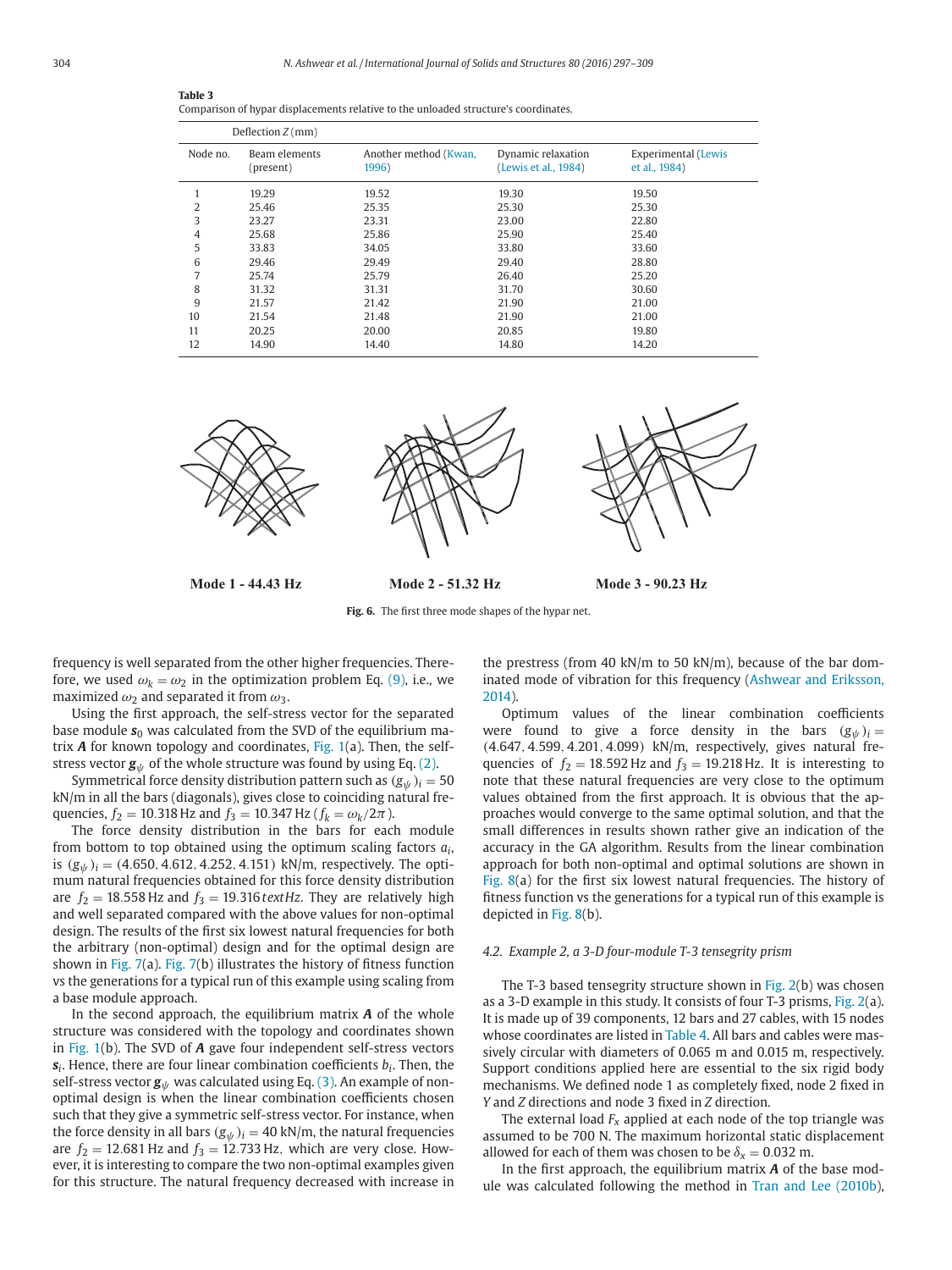

Fig. 7. (a) Natural frequencies distribution for non-optimal and optimal designs of the structure in Fig. 1(b) using the scaling from a base module approach, where the second and third natural frequencies are separated. (b) History of fitness vs generation number for a typical run.



Fig. 8. (a) Natural frequencies distribution for non-optimal and optimal designs of the structure in Fig. 1(b) using the linear combination approach, the second and third natural frequencies are separated. (b) History of fitness vs generation number for a typical run.

Schek (1974), with the topology of the base module as shown in Fig. 2(a) with coordinates for the six nodes in Table 4. Then, the SVD of  $A$  gives the self-stress vector  $s_0$  which satisfies the unilateral conditions of both the bars and the cables. The self-stress vector  $g_{\psi}$  for the whole structure was calculated following the same strategy explained in the 2-D example above. As this structure consists of four modules, there will be four scaling factors,  $a_1$ ,  $a_2$ ,  $a_3$  and  $a_4$ .

One example of non-optimal structure with symmetrical selfstress vector (commonly used in literature when a grouping strategy is adapted), e.g., if the forces densities  $({\boldsymbol{\mathcal{g}}}_{\psi})_i$  in all bars are equal to 40 kN/m. The symmetric self-stress vector gives almost coinciding natural frequencies  $f_1 = 0.734$  Hz and  $f_2 = 0.744$  Hz. This situation, however, can be avoided by the proposed method of optimization.

The optimum design, using  $\alpha = 0.2$  and  $\beta = 0.8$  in Eq. (9), was obtained with the force density in all bars of each module from bottom to top, (*g*<sup>ψ</sup> )*<sup>i</sup>* = (142.701, 122.130, 94.100, 41.952) kN/m, respectively. The corresponding natural frequencies obtained are  $f_1 =$ 2.577 Hz and  $f_2 = 2.957$  Hz, which are higher and more well separated than those for the non-optimal pre-stress. The six lowest natural frequencies for both the symmetrical self-stress vector and for the optimal design are shown in Fig. 9(a). The history of fitness function vs the generations for one typical run of this example using the first approach is showing in Fig. 9(b).

When using the second approach, the equilibrium matrix *A* of the whole structure was calculated from the topology and coordinates of the whole structure given in Fig. 2(b) and Table 4, respectively. Then, the SVD of *A* gives four independent self-stress vectors *s<sup>i</sup>* . The selfstress vector  $\mathbf{g}_{\psi}$  can be any linear combination between  $\mathbf{s}_i$ , Eq. (3). Four linear combination coefficients  $b_i$  are sought, such that the resulting  $g_{\psi}$  satisfies the unilateral conditions, the stability of the structure and the static displacement  $\delta_{x}$  (defined as before), with higher natural frequencies, and with the first ones being separated.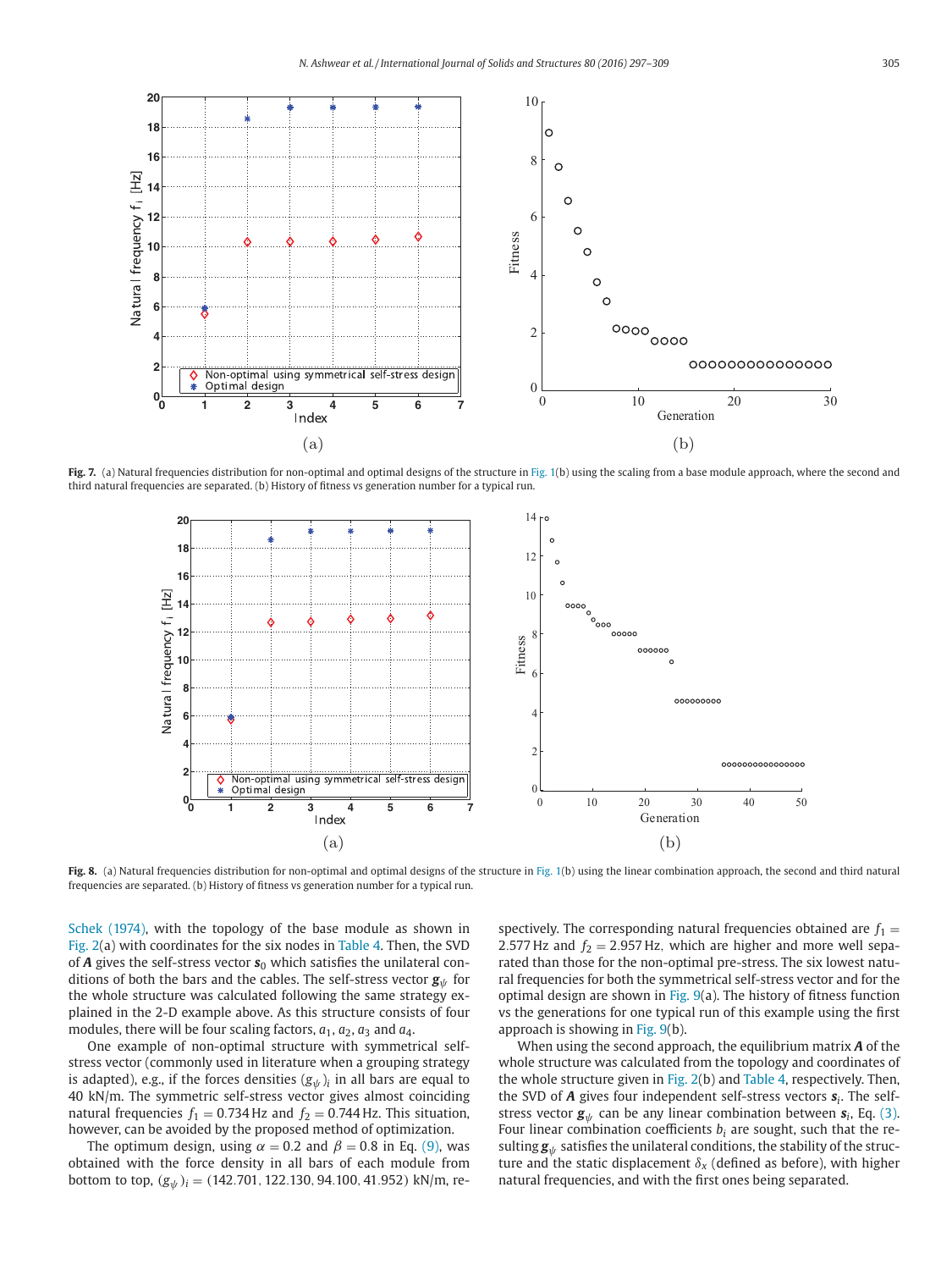**Table 4** Nodal coordinates of the three-module T-3 tensegrity structure shown in Fig. 2(b).

| Coordinates (m) |          |          |      |  |  |  |  |  |
|-----------------|----------|----------|------|--|--|--|--|--|
| Node no.        | X        | Υ        | Z    |  |  |  |  |  |
| 1               | 0.50     | 0.00     | 0.00 |  |  |  |  |  |
| 2               | $-0.25$  | 0.433    | 0.00 |  |  |  |  |  |
| 3               | $-0.25$  | $-0.433$ | 0.00 |  |  |  |  |  |
| $\overline{4}$  | 0.433    | 0.25     | 2.00 |  |  |  |  |  |
| 5               | $-0.433$ | 0.25     | 2.00 |  |  |  |  |  |
| 6               | 0.00     | $-0.50$  | 2.00 |  |  |  |  |  |
| 7               | 0.25     | 0.433    | 4.00 |  |  |  |  |  |
| 8               | $-0.50$  | 0.00     | 4.00 |  |  |  |  |  |
| 9               | 0.25     | $-0.43$  | 4.00 |  |  |  |  |  |
| 10              | 0.00     | 0.50     | 6.00 |  |  |  |  |  |
| 11              | $-0.433$ | $-0.25$  | 6.00 |  |  |  |  |  |
| 12              | 0.433    | $-0.25$  | 6.00 |  |  |  |  |  |
| 13              | $-0.25$  | 0.433    | 8.00 |  |  |  |  |  |
| 14              | $-0.25$  | $-0.433$ | 8.00 |  |  |  |  |  |
| 15              | 0.50     | 0.00     | 8.00 |  |  |  |  |  |

With the self-stress base vectors obtained from Matlab SVD, choosing linear combination coefficients *b<sup>i</sup>* that give a symmetric self-stress vector, leads to coinciding natural frequencies. For example, if the linear combination coefficients are chosen such that the force density in all bars equal 40 kN/m, which found to give coinciding natural frequencies as in the first approach.

The optimal solution obtained with  $\alpha = 0.2$  and  $\beta = 0.8$  in Eq. (9), gave the force density in the bars of each module from the bottom to the top of the structure  $(g_{\psi})_i =$ (141.150, 121.519, 93.470, 41.626) kN/m, respectively. With this design, the natural frequencies are  $f_1 = 2.552$  Hz and  $f_2 = 2.939$  Hz. These natural frequencies are relatively high and well separated. They are also approximately the same as the optimum natural frequencies obtained from the first approach for this structure. The first six natural frequencies for both the arbitrary (non-optimal) design and for the optimal one are shown in Fig.  $10(a)$ . Fig.  $10(b)$  shows the history of fitness function vs the generations for a typical run of this example using the second approach.

## **5. Discussion**

In the design of tensegrity structures, a process known as Form-Finding is adapted. This process has been considered by many authors in literature, but with different strategies and definitions adapted. The Form-Finding is employed to find the internal force distribution for either pre-decided shape (Tran and Lee, 2010b; 2010c, and many others), or to find it such that the internal equilibrium is satisfied but for many different shapes and for a certain topology (Koohestani, 2013). Normally, these methods of Form-Finding lead to structures with resonance spectra including sets of coinciding or very closely situated frequencies, where the symmetric pre-stress vector yielded from the Form-Finding process is one of the causes. This is particularly the case for tensegrity structures built from modular units.

The Form-Finding in this study was performed for a known topology and coordinates (final shape). Each approach used in this present work to find the optimum self-stress vector  $g_{\psi}$ , can provide an infinite number of solutions, which all satisfy the unilateral conditions of cables and bars, but these need to be checked also for the structure equilibrium requirement. The new aspect in this study is that, in addition to satisfying the unilateral properties of the components and the stability of the structure, in the Form-Finding we choose the internal equilibrium such that the low frequencies of the structure are separated and the lowest one is being maximised for a certain combination of a level of pre-stress ψ and a self-stress vector *g* represented in this study by the scaled vector  $g_{\psi}$ .

We have used two approaches to describe the self-stress vector *g*ψ with different basis vectors, but with equal numbers of design variables. A genetic algorithm was used to find the optimum vector through finding  $a_i$  in the first approach and  $b_i$  in the second approach. Results from both approaches were found to be approximately equal in terms of natural frequencies values and separation. The minor differences should be seen as a lack of final convergence of GA algorithm. This observation increases the confidence in the optimum solutions we have got.

It is noted that, the convergence of GA when using the first approach (scaling from a base module), is faster than when using the second approach (linear combination), which attributed to the fact that the variable space in the first approach is bounded to be positive.



**Fig. 9.** (a) Natural frequencies distribution for non-optimal and optimal designs of the structure in Fig. 2(b) using the scaling from a base module approach, the first and second natural frequencies are separated. (b) History of fitness vs generation number for a typical run.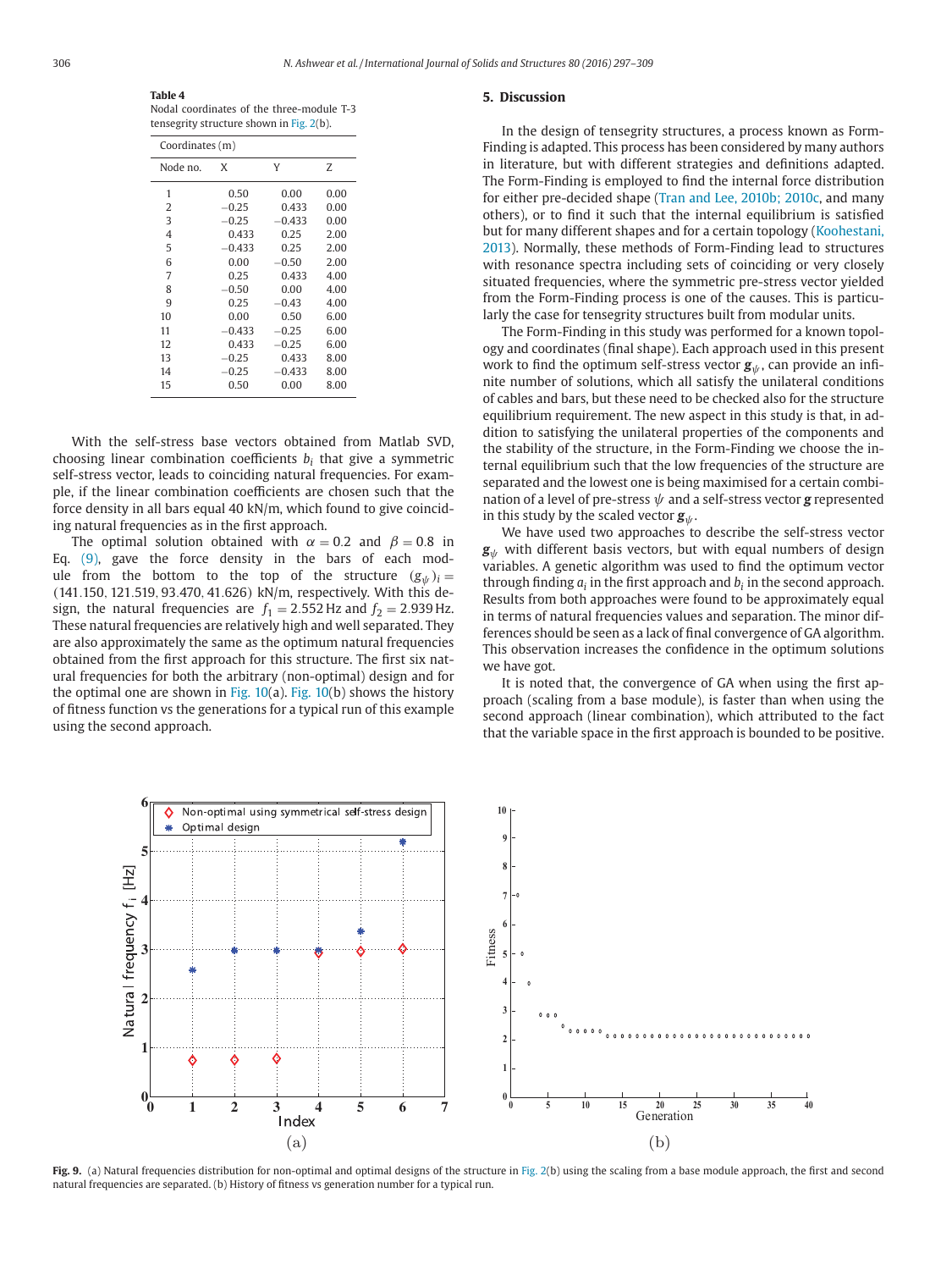

Fig. 10. (a) Natural frequencies distribution for non-optimal and optimal designs of the structure in Fig. 2(b) using the linear combination approach, where the first and the second natural frequencies are separated. (b) History of fitness vs generation number for a typical run.

## **6. Conclusion and future work**

Low stiffness and coinciding frequencies are known characteristics of tensegrity structures, in particular when a symmetric selfstress design is adapted. It has been proved that these two issues can be avoided in the early stage of design (in the form-finding stage).

The nature of the optimization problem is non-convex, implying that there is no guarantee that the results given here represent global optimal solutions. But we relied on repeated solutions and similarity of the results from the two approaches to increase the confidence of generalizing the solution. The following conclusions can be drawn from this study.

- For the pre-decided topology and nodal coordinates (geometry) of a tensegrity, it is possible to find an optimum self-stress state such that the structure has relatively high stiffness with its low natural frequencies being separated.
- Two approaches were used to construct the self-stress vector, scaling from the self-stress of one module or a linear combination of the independent self-stress vectors of all modules. Then, GA was used to find the optimum self-stress vector. It has been shown, that the optimum self-stress vectors obtained by both approaches are approximately equal for the maximization and separation of the lower natural frequencies.
- It is important to introduce also functional constraints for the real work of the structure, not only VHM criteria.
- The Genetic Algorithm can give practically relevant results for the stated problem, even if final convergence and global optimality are difficult to prove. The weight factors used to bring the multi-objective criteria into one fitness function can be tuned to specific needs, relying on the assumed continuity of the optima.

For future work, we suggest the following two points:

• When regulating the pre-stress level in each module to satisfy the above requirements, the ratio between the internal forces and the diameter of each component must be considered. This will reduce the amount of material used and hence the weight of the structure. It is interesting to study the proposed optimization problem

with the aspects of tensegrity structures mass reduction (Nagase and Skelton, 2014a, 2014b; Skelton and de Oliveira, 2009).

• In this study the focus was only on the separation of first two sensitive natural frequencies. In the nearest future we will try to separate at least the first 6 modes using different objective function but with the same constraints. It is fully conceivable to introduce several septation criteria in the combined cost function.

#### **Appendix A**

To find the self-stress vector of the whole structure  $g_{\psi}$  by scaling the self-stress vector  $s_0$  of the base module, we first calculate the self-stress vector  $s_0$  of the base module from the SVD of its equilibrium matrix *A*, constructed from the topology, coordinates and numbering scheme given in Fig. 1(a). The equilibrium matrix *A* was constructed following the method in Tran and Lee (2010b), Schek (1974). The SVD of  $A$  gives the unique self-stress vector  $s_0$  of the base module.

 $s_0 = \begin{bmatrix} 0.44721 & 0.22360 & 0.44721 & 0.22360 & -0.50 & -0.50 \end{bmatrix}^T$ and after normalization by  $|s_i|$  value of one of the bars, (here,  $s_6$ ) the final vector  $s_0$  becomes:

$$
\mathbf{s}_0 = \begin{bmatrix} 0.89442 & 0.44721 & 0.89442 & 0.44721 & -1 & -1 \end{bmatrix}^T
$$

Then, from Eq. (1) the self-stress vector of each module was found as:

 $s_1 = a_1 s_0$ ,  $s_2 = a_2 s_0$ ,  $s_3 = a_3 s_0$ , and  $s_4 = a_4 s_0$ , with a size of each vector of  $6 \times 1$ .

All modules have the same numbering scheme as the base module in Fig. 1(a).

The structure self-stress vector  $g_{\psi}$  is constructed with shared components between modules being added to gather and following the numbering scheme of the whole structure in Fig. 1(b):

$$
\mathbf{g}_{\psi} = \begin{bmatrix} s_1^1, s_2^1, s_3^1, s_4^1, s_4^2, s_4^3, s_3^3, s_2^3, s_1^3, s_1^4, (s_1^2 + s_2^4), (s_2^2 + s_3^4), \\ \times (s_3^2 + s_4^4), s_1^5, s_1^6, s_2^5, s_2^6, s_3^5, s_3^6, s_4^5, s_4^6 \end{bmatrix}
$$

where  $s_i^m$  means the element  $m$  in  $s_i$  of the module *i*.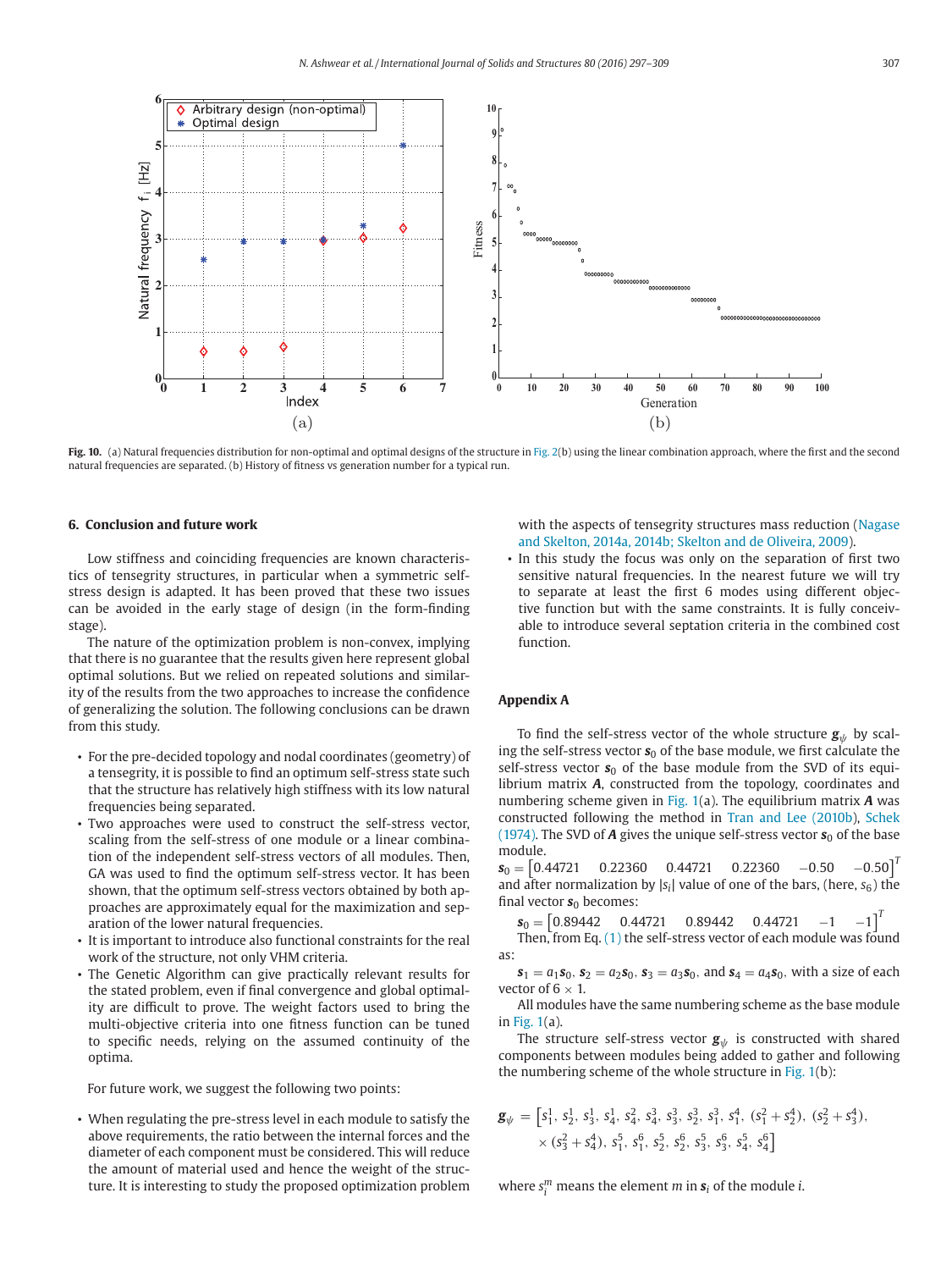## **Appendix B**

The mathematical expression of the 3-D element elastic  $\boldsymbol{k}_{\!E}$ , geometric  $\mathbf{k}_G$  and mass **m** matrices:

|                     | $\frac{EA}{l}$                 | $\boldsymbol{0}$          |                  | $\boldsymbol{0}$          | $\boldsymbol{0}$    | $\boldsymbol{0}$     |                    | $\boldsymbol{0}$               | $\frac{-EA}{l}$   | $\boldsymbol{0}$          |                   | $\boldsymbol{0}$      | $\boldsymbol{0}$          | $\boldsymbol{0}$     | $\boldsymbol{0}$        |
|---------------------|--------------------------------|---------------------------|------------------|---------------------------|---------------------|----------------------|--------------------|--------------------------------|-------------------|---------------------------|-------------------|-----------------------|---------------------------|----------------------|-------------------------|
|                     | $\overline{0}$                 | $\frac{12EI_{z}}{l^{3}}$  |                  | $\boldsymbol{0}$          | $\boldsymbol{0}$    | $\boldsymbol{0}$     |                    | $\frac{6EI_{z}}{l^{2}}$        | $\overline{0}$    | $\frac{-12EI_{z}}{l^{3}}$ |                   | $\boldsymbol{0}$      | $\boldsymbol{0}$          | $\boldsymbol{0}$     | $\frac{6EI_{z}}{l^{2}}$ |
|                     | $\boldsymbol{0}$               | $\boldsymbol{0}$          |                  | $\frac{12EI_y}{l^3}$      | $\boldsymbol{0}$    | $\frac{-6EI_y}{l^2}$ |                    | $\overline{0}$                 | $\boldsymbol{0}$  | $\boldsymbol{0}$          |                   | $\frac{-12EI_y}{l^3}$ | $\boldsymbol{0}$          | $\frac{-6EI_y}{l^2}$ | $\boldsymbol{0}$        |
|                     | $\boldsymbol{0}$               | $\boldsymbol{0}$          |                  | $\mathbf{0}$              | $\frac{GI_{x}}{l}$  | $\mathbf{0}$         |                    | $\boldsymbol{0}$               | $\boldsymbol{0}$  | $\boldsymbol{0}$          |                   | $\mathbf{0}$          | $\frac{-GI_{x}}{l}$       | $\boldsymbol{0}$     | $\boldsymbol{0}$        |
|                     | $\boldsymbol{0}$               | $\boldsymbol{0}$          |                  | $\frac{-6EI_y}{l^2}$      | $\overline{0}$      | $\frac{4EI_y}{l}$    |                    | $\boldsymbol{0}$               | $\boldsymbol{0}$  | $\boldsymbol{0}$          |                   | $\frac{6EI_y}{l^2}$   | $\overline{0}$            | $\frac{2EI_y}{l}$    | $\boldsymbol{0}$        |
| $k_E =$             | $\boldsymbol{0}$               | $\frac{6EI_z}{l^2}$       |                  | $\overline{0}$            | 0                   | $\overline{0}$       |                    | $\frac{2EI_z}{l}$              | $\boldsymbol{0}$  | $\frac{-6EI_z}{l^2}$      |                   | $\overline{0}$        | $\boldsymbol{0}$          | $\mathbf{0}$         | $\frac{2EI_z}{l}$       |
|                     | $\frac{-EA}{l}$                | $\overline{0}$            |                  | $\boldsymbol{0}$          | $\boldsymbol{0}$    | $\boldsymbol{0}$     |                    | $\overline{0}$                 | $rac{EA}{l}$      | $\overline{0}$            |                   | $\boldsymbol{0}$      | $\boldsymbol{0}$          | $\boldsymbol{0}$     | $\boldsymbol{0}$        |
|                     | $\overline{0}$                 | $\frac{-12EI_{z}}{l^{3}}$ |                  | $\boldsymbol{0}$          | $\boldsymbol{0}$    | $\boldsymbol{0}$     |                    | $\frac{-6EI_z}{l^2}$           | $\overline{0}$    | $\frac{12EI_{z}}{l^{3}}$  |                   | $\boldsymbol{0}$      | $\boldsymbol{0}$          | $\boldsymbol{0}$     | $\frac{-6EI_2}{l^2}$    |
|                     | $\boldsymbol{0}$               | $\mathbf{0}$              |                  | $\frac{-12EI_{y}}{l^{3}}$ | $\boldsymbol{0}$    | $\frac{6EI_y}{l^2}$  |                    | $\overline{0}$                 | $\mathbf 0$       | $\boldsymbol{0}$          |                   | $\frac{12EI_y}{l^3}$  | $\boldsymbol{0}$          | $\frac{6EI_y}{l^2}$  | $\mathbf{0}$            |
|                     | $\boldsymbol{0}$               | $\boldsymbol{0}$          |                  | $\mathbf{0}$              | $\frac{-GI_{x}}{l}$ | $\overline{0}$       |                    | $\boldsymbol{0}$               | $\mathbf 0$       | $\mathbf 0$               |                   | $\mathbf{0}$          | $\frac{GI_{x}}{l}$        | $\mathbf{0}$         | $\boldsymbol{0}$        |
|                     | $\boldsymbol{0}$               | $\boldsymbol{0}$          |                  | $\frac{-6EI_y}{l^2}$      | $\overline{0}$      | $\frac{2EI_{y}}{l}$  |                    | $\boldsymbol{0}$               | $\mathbf 0$       | $\boldsymbol{0}$          |                   | $\frac{6EI_y}{l^2}$   | $\overline{0}$            | $\frac{4EI_y}{l}$    | $\boldsymbol{0}$        |
|                     | $\boldsymbol{0}$               | $\frac{6EI_{z}}{l^{2}}$   |                  | $\overline{0}$            | $\boldsymbol{0}$    | $\overline{0}$       |                    | $\frac{2EI_{z}}{l}$            | $\boldsymbol{0}$  | $\frac{-6EI_z}{l^2}$      |                   | $\overline{0}$        | $\boldsymbol{0}$          | $\mathbf{0}$         | $\frac{4EI_z}{l}$       |
|                     | $\overline{0}$                 | $\boldsymbol{0}$          | $\boldsymbol{0}$ | $\boldsymbol{0}$          | $\boldsymbol{0}$    | $\boldsymbol{0}$     | $\boldsymbol{0}$   | $\boldsymbol{0}$               | $\boldsymbol{0}$  | $\boldsymbol{0}$          | $\boldsymbol{0}$  | $\boldsymbol{0}$      |                           |                      |                         |
|                     | $\boldsymbol{0}$               | $\frac{6}{5}$             | $\boldsymbol{0}$ | $\boldsymbol{0}$          | $\boldsymbol{0}$    | $\frac{l}{10}$       | $\boldsymbol{0}$   | $\frac{-6}{5}$                 | $\boldsymbol{0}$  | $\boldsymbol{0}$          | $\boldsymbol{0}$  | $\frac{l}{10}$        |                           |                      |                         |
|                     | $\boldsymbol{0}$               | $\mathbf{0}$              | $\frac{6}{5}$    | $\boldsymbol{0}$          | $\frac{-l}{10}$     | $\boldsymbol{0}$     | $\boldsymbol{0}$   | $\boldsymbol{0}$               | $\frac{-6}{5}$    | $\boldsymbol{0}$          | $\frac{l}{10}$    | $\boldsymbol{0}$      |                           |                      |                         |
|                     | $\boldsymbol{0}$               | $\boldsymbol{0}$          | $\boldsymbol{0}$ | $\frac{j_x}{A_x}$         | $\boldsymbol{0}$    | $\boldsymbol{0}$     | $\boldsymbol{0}$   | $\boldsymbol{0}$               | $\mathbf{0}$      | $\frac{-j_x}{A_x}$        | $\boldsymbol{0}$  | $\boldsymbol{0}$      |                           |                      |                         |
|                     | $\boldsymbol{0}$               | $\boldsymbol{0}$          | $\frac{-l}{10}$  | $\overline{0}$            | $\frac{2l^2}{15}$   | $\boldsymbol{0}$     | 0                  | $\boldsymbol{0}$               | $\frac{l}{10}$    | $\mathbf{0}$              | $\frac{-l^2}{30}$ | $\boldsymbol{0}$      |                           |                      |                         |
| $k_G = \frac{T}{l}$ | $\boldsymbol{0}$               | $\frac{l}{10}$            | $\boldsymbol{0}$ | $\boldsymbol{0}$          | $\boldsymbol{0}$    | $\frac{2l^2}{15}$    | $\boldsymbol{0}$   | $\frac{-l}{10}$                | $\boldsymbol{0}$  | $\mathbf{0}$              | $\boldsymbol{0}$  | $\frac{-l^2}{30}$     |                           |                      |                         |
|                     | $\overline{0}$                 | $\boldsymbol{0}$          | $\boldsymbol{0}$ | $\boldsymbol{0}$          | $\boldsymbol{0}$    | $\boldsymbol{0}$     | $\boldsymbol{0}$   | $\boldsymbol{0}$               | $\boldsymbol{0}$  | $\boldsymbol{0}$          | $\boldsymbol{0}$  | $\boldsymbol{0}$      |                           |                      |                         |
|                     | 0                              | $\frac{-6}{5}$            | $\boldsymbol{0}$ | $\boldsymbol{0}$          | $\boldsymbol{0}$    | $\frac{-l}{10}$      | $\boldsymbol{0}$   | $\frac{6}{5}$                  | $\boldsymbol{0}$  | $\boldsymbol{0}$          | $\boldsymbol{0}$  | $\frac{-l}{10}$       |                           |                      |                         |
|                     | $\boldsymbol{0}$               | $\overline{0}$            | $\frac{-6}{5}$   | $\boldsymbol{0}$          | $\frac{l}{10}$      | $\boldsymbol{0}$     | $\boldsymbol{0}$   | $\boldsymbol{0}$               | $\frac{6}{5}$     | $\boldsymbol{0}$          | $\frac{l}{10}$    | $\boldsymbol{0}$      |                           |                      |                         |
|                     | $\boldsymbol{0}$               | $\boldsymbol{0}$          | $\boldsymbol{0}$ | $\frac{-j_x}{A_x}$        | $\overline{0}$      | $\boldsymbol{0}$     | $\boldsymbol{0}$   | $\boldsymbol{0}$               | $\boldsymbol{0}$  | $\frac{j_x}{A_x}$         | $\boldsymbol{0}$  | $\boldsymbol{0}$      |                           |                      |                         |
|                     | $\boldsymbol{0}$               | $\boldsymbol{0}$          | $\frac{l}{10}$   | $\boldsymbol{0}$          | $\frac{-l^2}{30}$   | $\boldsymbol{0}$     | $\boldsymbol{0}$   | $\boldsymbol{0}$               | $\frac{l}{10}$    | $\boldsymbol{0}$          | $\frac{2l^2}{15}$ | $\mathbf{0}$          |                           |                      |                         |
|                     | $\boldsymbol{0}$               | $\frac{l}{10}$            | $\boldsymbol{0}$ | $\overline{0}$            | $\overline{0}$      | $\frac{-l^2}{30}$    | $\boldsymbol{0}$   | $\frac{-l}{10}$                | $\boldsymbol{0}$  | $\boldsymbol{0}$          | $\boldsymbol{0}$  | $\frac{2l^2}{15}$     |                           |                      |                         |
|                     | $\frac{1}{3}$                  | $\boldsymbol{0}$          |                  | $\boldsymbol{0}$          | $\boldsymbol{0}$    | $\boldsymbol{0}$     | $\boldsymbol{0}$   | $\frac{1}{6}$                  | $\boldsymbol{0}$  | $\boldsymbol{0}$          | $\boldsymbol{0}$  | $\boldsymbol{0}$      | $\boldsymbol{0}$          |                      |                         |
|                     | $\overline{0}$                 | $\frac{13}{35}$           |                  | $\boldsymbol{0}$          | $\boldsymbol{0}$    | $\boldsymbol{0}$     | $\frac{11}{210}$   | $\mathbf{0}$                   | $\frac{9}{70}$    | $\boldsymbol{0}$          | $\boldsymbol{0}$  | $\boldsymbol{0}$      | $\frac{-13l}{420}$        |                      |                         |
|                     | $\boldsymbol{0}$               | $\boldsymbol{0}$          |                  | $\frac{13}{35}$           | $\boldsymbol{0}$    | $\frac{-11}{210}$    | $\overline{0}$     | $\boldsymbol{0}$               | $\boldsymbol{0}$  | $\frac{9}{70}$            | $\boldsymbol{0}$  | $\frac{13l}{420}$     | $\boldsymbol{0}$          |                      |                         |
|                     | $\overline{0}$                 | $\boldsymbol{0}$          |                  | $\boldsymbol{0}$          | $\frac{I_x}{3A}$    | $\boldsymbol{0}$     | $\boldsymbol{0}$   | $\boldsymbol{0}$               | $\boldsymbol{0}$  | $\boldsymbol{0}$          | $\frac{I_x}{6A}$  | $\boldsymbol{0}$      | $\boldsymbol{0}$          |                      |                         |
|                     | $\overline{0}$                 | $\boldsymbol{0}$          |                  | $\frac{-11}{210}$         | $\overline{0}$      | $\frac{l^2}{105}$    | $\boldsymbol{0}$   | $\boldsymbol{0}$               | $\boldsymbol{0}$  | $\frac{-13l}{420}$        | $\boldsymbol{0}$  | $\frac{-l^2}{140}$    | $\boldsymbol{0}$          |                      |                         |
| $m = \rho A l$      | $\overline{0}$                 | $\frac{11}{210}$          |                  | $\boldsymbol{0}$          | $\boldsymbol{0}$    | $\boldsymbol{0}$     | $\frac{l^2}{105}$  | $\boldsymbol{0}$               | $\frac{13}{420}$  | $\boldsymbol{0}$          | $\boldsymbol{0}$  | $\boldsymbol{0}$      | $\frac{-l^2}{140}$        |                      |                         |
|                     | $\mathbf{1}$<br>$\overline{6}$ | $\boldsymbol{0}$          |                  | $\overline{0}$            | $\boldsymbol{0}$    | $\mathbf{0}$         | $\mathbf{0}$       | $\mathbf{1}$<br>$\overline{3}$ | $\boldsymbol{0}$  | 0                         | $\boldsymbol{0}$  | $\boldsymbol{0}$      | $\boldsymbol{0}$          |                      |                         |
|                     | $\boldsymbol{0}$               | $\frac{9}{70}$            |                  | $\boldsymbol{0}$          | $\boldsymbol{0}$    | $\boldsymbol{0}$     | $\frac{13l}{420}$  | $\boldsymbol{0}$               | $\frac{13}{35}$   | $\boldsymbol{0}$          | $\boldsymbol{0}$  | $\boldsymbol{0}$      | $\frac{-11l}{210}$        |                      |                         |
|                     | $\boldsymbol{0}$               | $\boldsymbol{0}$          |                  | $\frac{9}{70}$            | $\boldsymbol{0}$    | $\frac{-13l}{420}$   | $\boldsymbol{0}$   | $\boldsymbol{0}$               | $\boldsymbol{0}$  | $\frac{13}{35}$           | $\boldsymbol{0}$  | $\frac{11}{210}$      | $\boldsymbol{0}$          |                      |                         |
|                     | $\boldsymbol{0}$               | $\boldsymbol{0}$          |                  | $\boldsymbol{0}$          | $\frac{I_x}{6A}$    | $\boldsymbol{0}$     | $\boldsymbol{0}$   | $\boldsymbol{0}$               | $\boldsymbol{0}$  | $\boldsymbol{0}$          | $\frac{I_x}{3A}$  | $\boldsymbol{0}$      | $\boldsymbol{0}$          |                      |                         |
|                     | $\mathbf{0}$                   | $\boldsymbol{0}$          |                  | $\frac{13l}{420}$         | $\boldsymbol{0}$    | $\frac{-l^2}{140}$   | $\boldsymbol{0}$   | $\boldsymbol{0}$               | $\boldsymbol{0}$  | $\frac{11}{210}$          | $\boldsymbol{0}$  | $\frac{l^2}{105}$     | $\boldsymbol{0}$<br>$l^2$ |                      |                         |
|                     | $\boldsymbol{0}$               | $\frac{-13l}{420}$        |                  | $\boldsymbol{0}$          | $\boldsymbol{0}$    | $\boldsymbol{0}$     | $\frac{-l^2}{140}$ | $\boldsymbol{0}$               | $\frac{-11}{210}$ | $\boldsymbol{0}$          | $\boldsymbol{0}$  | $\boldsymbol{0}$      | $\frac{1}{105}$           |                      |                         |

#### **References**

Ali, N.B.H., Rhode-Barbarigos, L., Albi, A.A.P., Smith, I.F., 2010. Design optimization and dynamic analysis of a tensegrity-based footbridge. Eng. Struct. 32 (11), 3650–3659. Argyris, J., Mlejnek, H.-P., 1991, vol. V. Dynamics of Structures. Text on Computational Mechanics. Elsevier Science Publishers, Amsterdam.

Ashwear, N., Eriksson, A., 2014. Natural frequencies describe the pre-stress in tenseg-

rity structures.. Comput. Struct. 138, 162–171. Ashwear, N., Eriksson, A., 2015. Influence of temperature on the vibration properties of

tensegrity structures. Int. J. Mech. Sci. 99, 237–250.

Barbosa, H., Bernardino, H., Angelo, J., 2015. In: Tosmpanakis, Y., Kruis, J., Topping, B. (Eds.), Derivative-free techniques for multiobjective structural optimization: a review, 12. Sax-CoburgPublications, Stirlingshire, Scotland, pp. 27–52.

Buchholdt, H., 1969. A non-linear deformation theory applied to two dimensional pretensioned cable assemblies. In: Proc. Inst. Civ. Eng., 42, pp. 129–141.Thomas Telford.

⎤  $\blacksquare$  $\blacksquare$  $\blacksquare$  $\frac{1}{1}$  $\blacksquare$  $\blacksquare$  $\blacksquare$  $\blacksquare$  $\frac{1}{1}$  $\blacksquare$  $\blacksquare$  $\blacksquare$  $\frac{1}{1}$  $\blacksquare$  $\blacksquare$  $\blacksquare$  $\overline{\phantom{a} \cdot \phantom{a}}$  $\blacksquare$  $\blacksquare$  $\blacksquare$  $\blacksquare$  $\overline{\phantom{a} \cdot \phantom{a}}$  $\blacksquare$ 

- Caramia, M., Dell'Olmo, P., 2008. Multi-objective Management in Freight Logistics: Increasing Capacity, Service Level and Safety with Optimization Algorithms. Springer, London.
- Dalilsafaei, S., Eriksson, A., Tibert, G., 2014. Optimum pre-stress design for frequency requirement of tensegrity structures. Blucher Mech. Eng. Proc. 1 (1), 1258–1270.
- Dalilsafaei, S., Tibert, G., 2012. Design and analysis of tensegrity power lines. Int. J. Space Struct. 27 (2–3), 139–154.

Eriksson, A., 1997. Equilibrium subsets for multi-parametric structural. Comput. Methods Appl. Mech. Eng. 140 (3–4), 305–327.